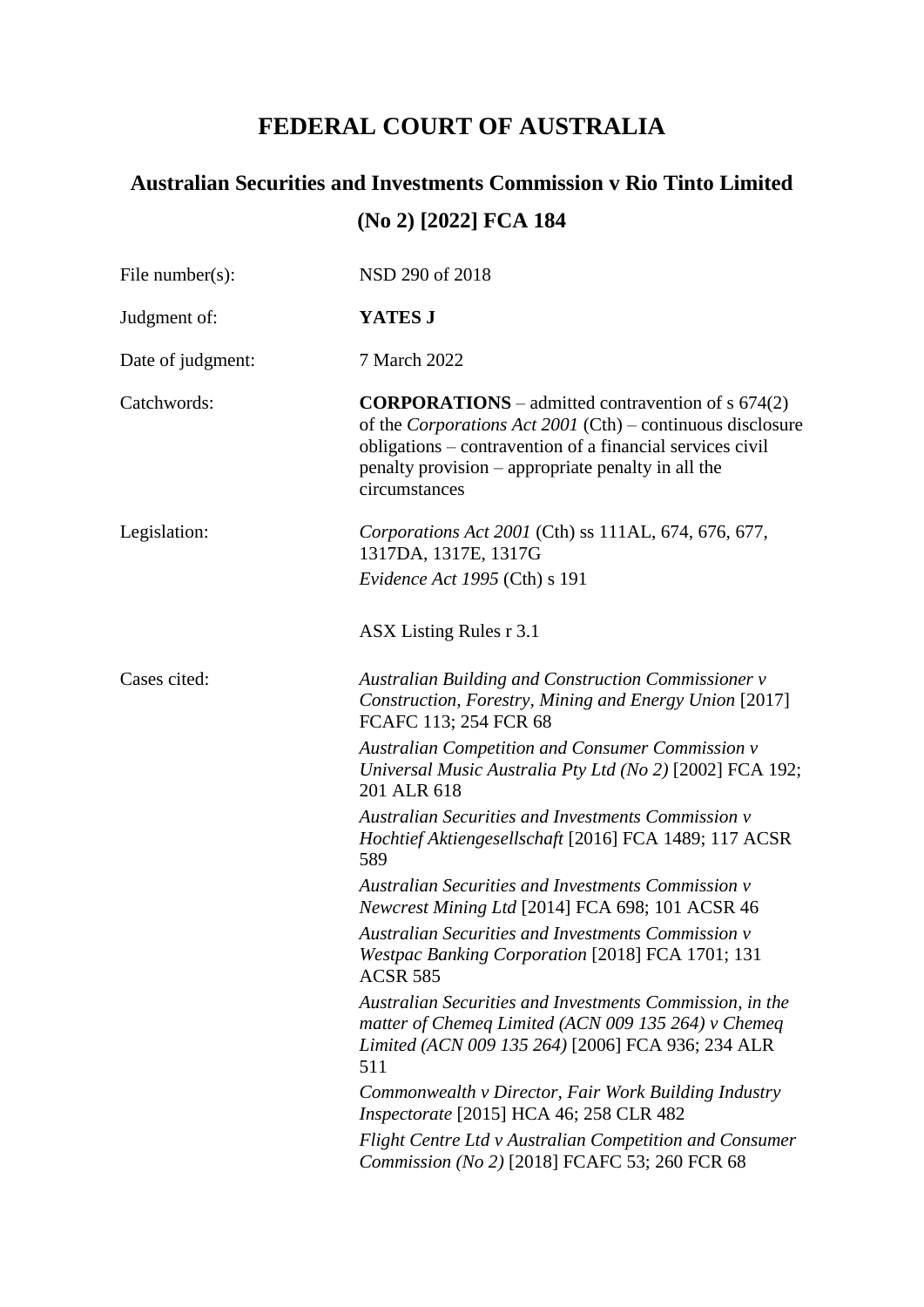| Division:                              | <b>General Division</b>                          |  |  |  |
|----------------------------------------|--------------------------------------------------|--|--|--|
| Registry:                              | <b>New South Wales</b>                           |  |  |  |
| <b>National Practice Area:</b>         | <b>Commercial and Corporations</b>               |  |  |  |
| Sub-area:                              | Corporations and Corporate Insolvency            |  |  |  |
| Number of paragraphs:                  | 60                                               |  |  |  |
| Date of hearing:                       | 28 February 2022                                 |  |  |  |
| Counsel for the Plaintiff:             | Mr M Darke SC and Ms S Patterson                 |  |  |  |
| Solicitor for the Plaintiff:           | <b>Australian Government Solicitor</b>           |  |  |  |
| Counsel for the First<br>Defendant:    | Mr N Young QC, Mr D Thomas SC, and Ms E Bathurst |  |  |  |
| Solicitor for the First<br>Defendant:  | Ashurst Australia                                |  |  |  |
| Counsel for the Second<br>Defendant:   | Mr N Hutley SC and Mr J Hutton                   |  |  |  |
| Solicitor for the Second<br>Defendant: | Jones Day                                        |  |  |  |
| Counsel for the Third<br>Defendant:    | Mr J Sheahan QC and Mr D Blazer                  |  |  |  |
| Solicitor for the Third<br>Defendant:  | Allen & Overy                                    |  |  |  |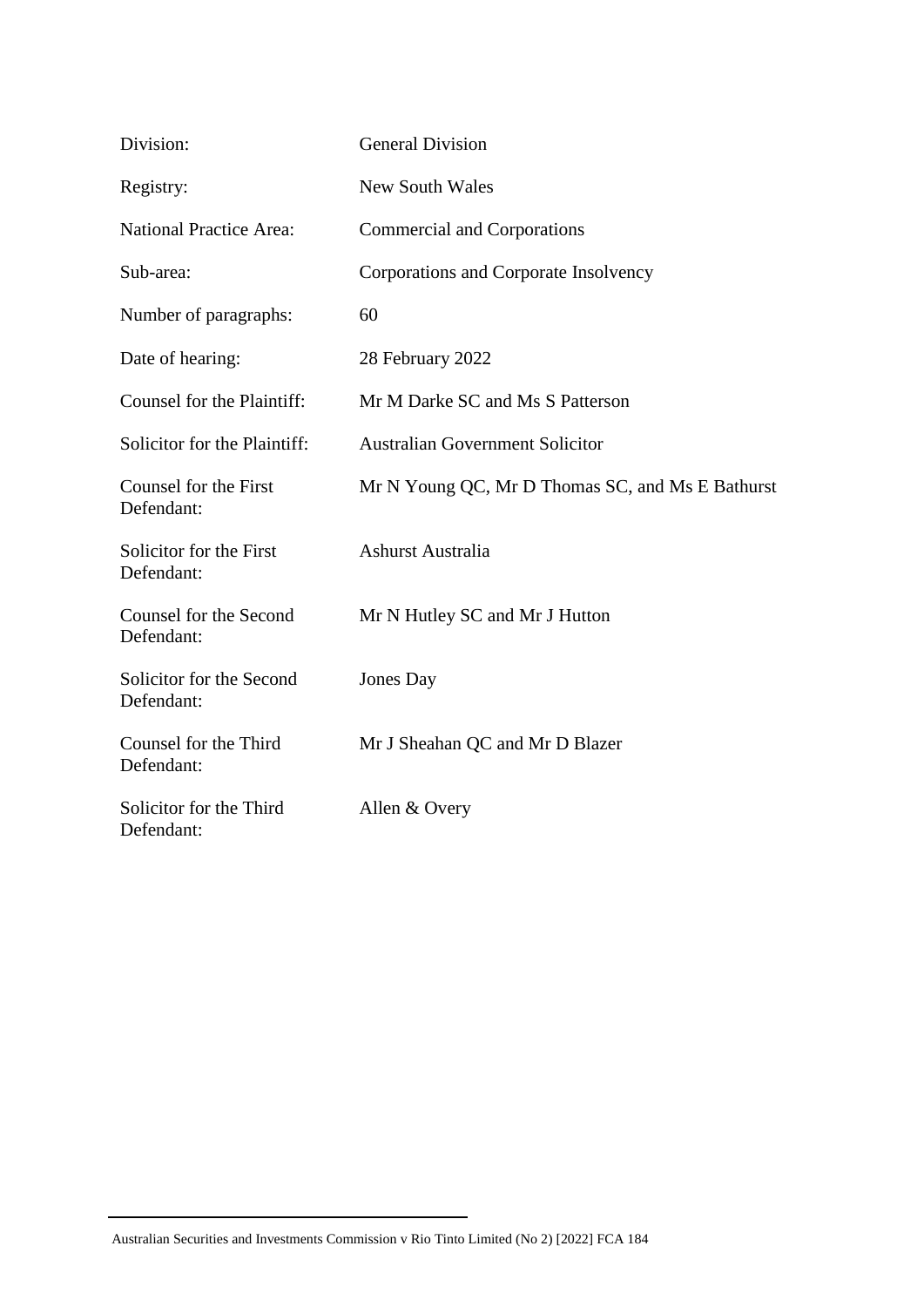## **ORDERS**

**NSD 290 of 2018**

#### **BETWEEN: AUSTRALIAN SECURITIES AND INVESTMENTS COMMISSION** Plaintiff

**AND: RIO TINTO LIMITED ACN 004 458 404** First Defendant

> **THOMAS ALBANESE** Second Defendant

#### **GUY ELLIOTT** Third Defendant

**ORDER MADE BY: YATES J DATE OF ORDER: 7 MARCH 2022**

#### **THE COURT DECLARES THAT:**

- 1. The first defendant contravened s 674(2) of the *Corporations Act 2001* (Cth) (**Corporations Act**) on one occasion on and from 21 December 2012 continuing until 17 January 2013, in circumstances where:
	- (a) on 21 December 2012, the first defendant became aware of the Orebody Information;
	- (b) the Orebody Information was not generally available within the meaning of s 676 of the Corporations Act and for the purpose of s  $674(2)(c)(i)$  of the Corporations Act;
	- (c) the Orebody Information was information that a reasonable person would have expected, if it had been generally available, to have had a material effect on the price or value of the first defendant's securities, within the meaning of s 677 of the Corporations Act and for the purpose of s  $674(2)(c)(ii)$  of the Corporations Act;
	- (d) in the period between 21 December 2012 and 17 January 2013, the first defendant was obliged by Rule 3.1 of the listing rules of the ASX and s 674(2) of the Corporations Act to notify the ASX of the Orebody Information; and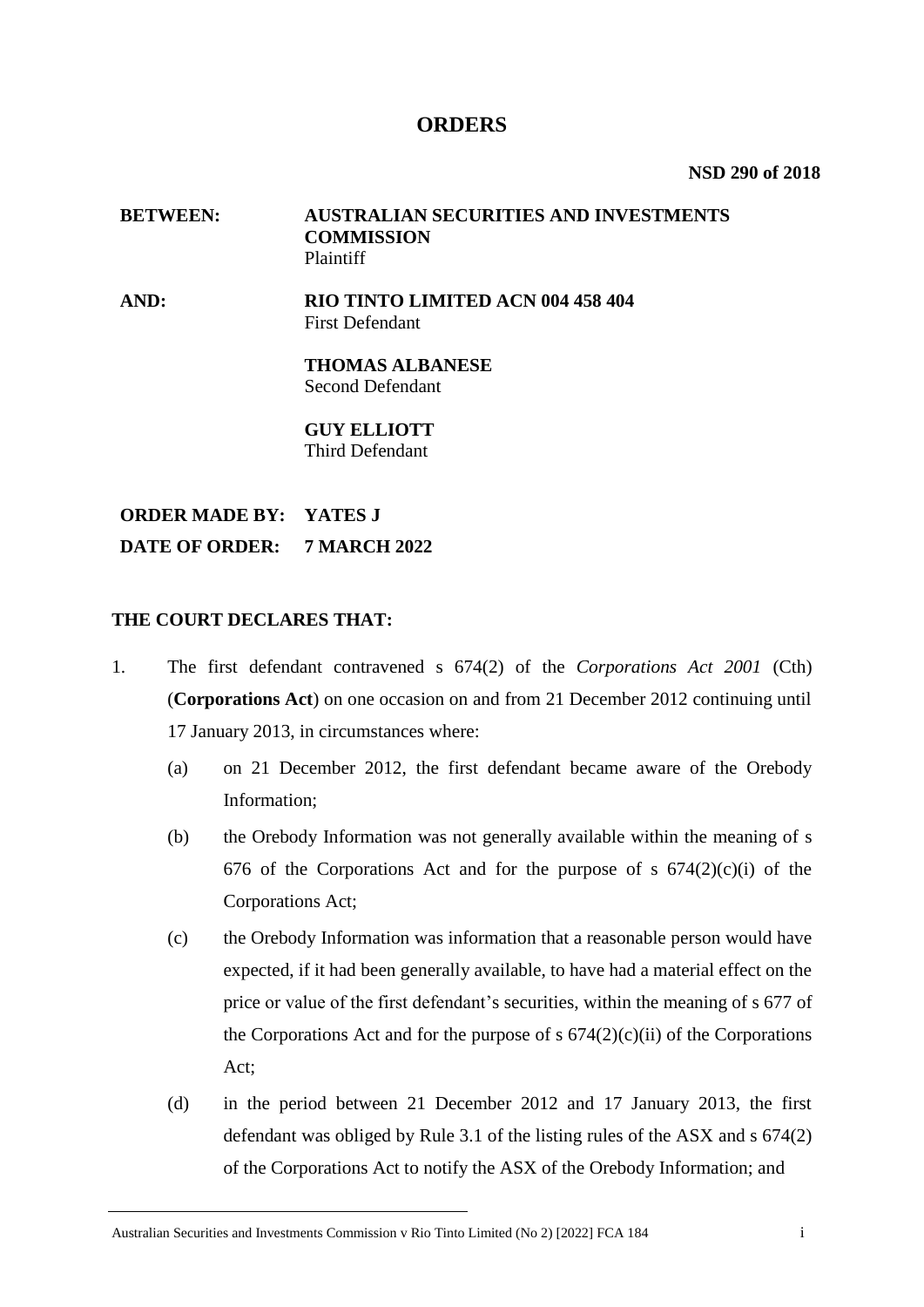(e) in the period between 21 December 2012 and 17 January 2013, the first defendant did not notify the ASX of the Orebody Information.

#### **THE COURT ORDERS THAT:**

- 2. Pursuant to s 1317G(1A) of the Corporations Act in respect of the contravention the subject of the above declaration, the first defendant pay a pecuniary penalty to the Commonwealth of Australia in the sum of \$750,000.
- 3. The first defendant pay the plaintiff's costs of and incidental to these proceedings.
- 4. The proceedings against the first defendant otherwise be dismissed.
- 5. The proceedings against the second and third defendants be dismissed on the basis that there be no order as to costs as between the plaintiff and the second and third defendants.

In this order, **Orebody Information** means, in relation to mining and exploration assets the first defendant held (through subsidiaries) in the Moatize Basin in Mozambique, known as the RTCM Coal Projects and the Minjova Tenements, and which it operated through a business unit called Rio Tinto Coal Mozambique (**RTCM**), information that:

- (a) there was a reduction in expected recoverable and mineable volumes of coking coal, or reduced degree of confidence in the potential economic extraction of the coal deposits, in respect of the RTCM Coal Projects and the Minjova Tenements; and
- (b) the quality and quantity of the coal resources in respect of the RTCM Coal Projects and the Minjova Tenements were not what had previously been expected,

such that:

- (c) RTL's coal projects in the Moatize Basin were not highly prospective;
- (d) the RTCM Coal Projects and the Minjova Tenements did not provide an opportunity to grow and develop a world class basin of high quality coking coal; and
- (e) the RTCM Coal Projects and the Minjova Tenements were no longer economically viable as long-life, large-scale, Tier 1 coking coal resources.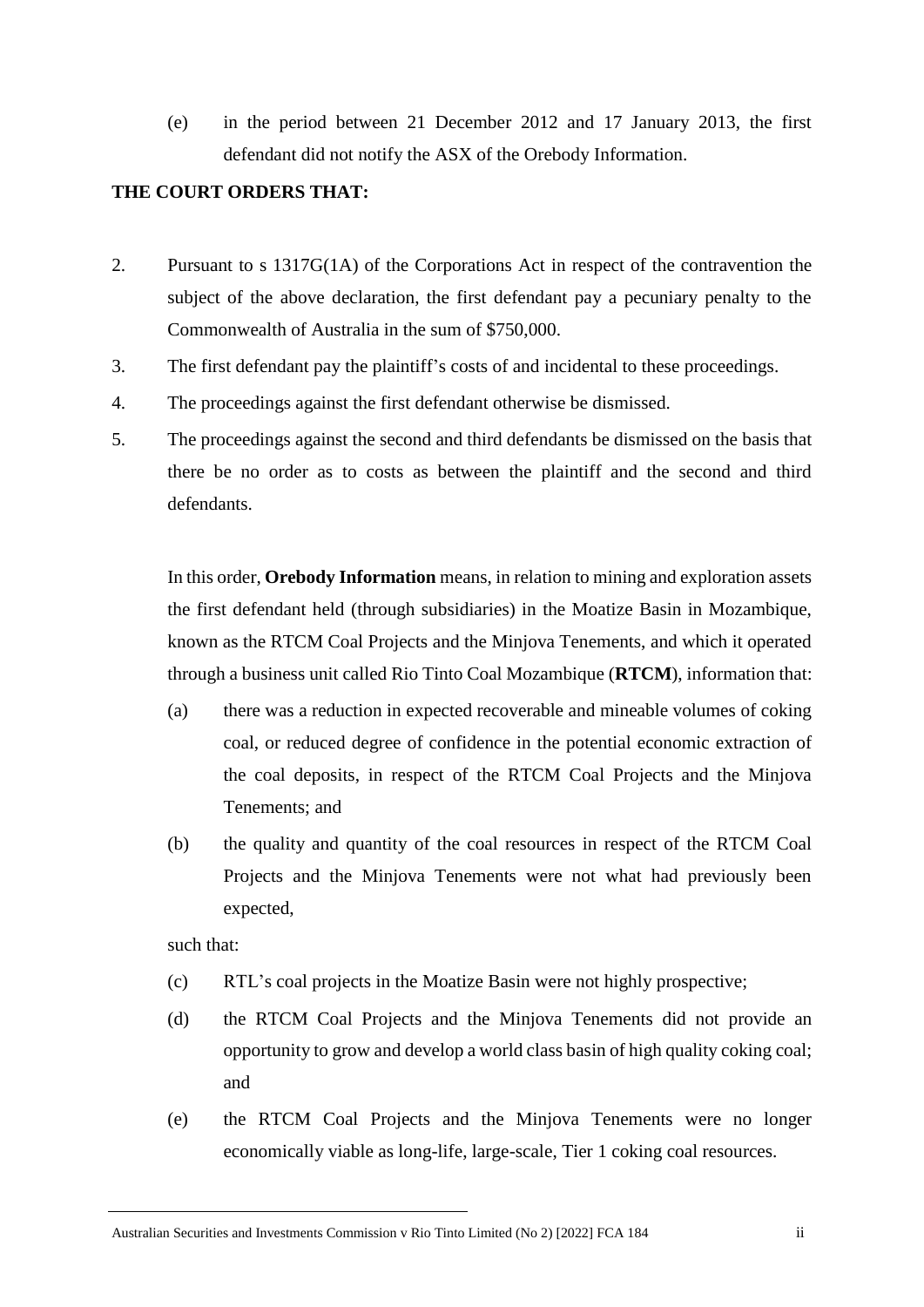Note: Entry of orders is dealt with in Rule 39.32 of the *Federal Court Rules 2011*.

Australian Securities and Investments Commission v Rio Tinto Limited (No 2) [2022] FCA 184 iii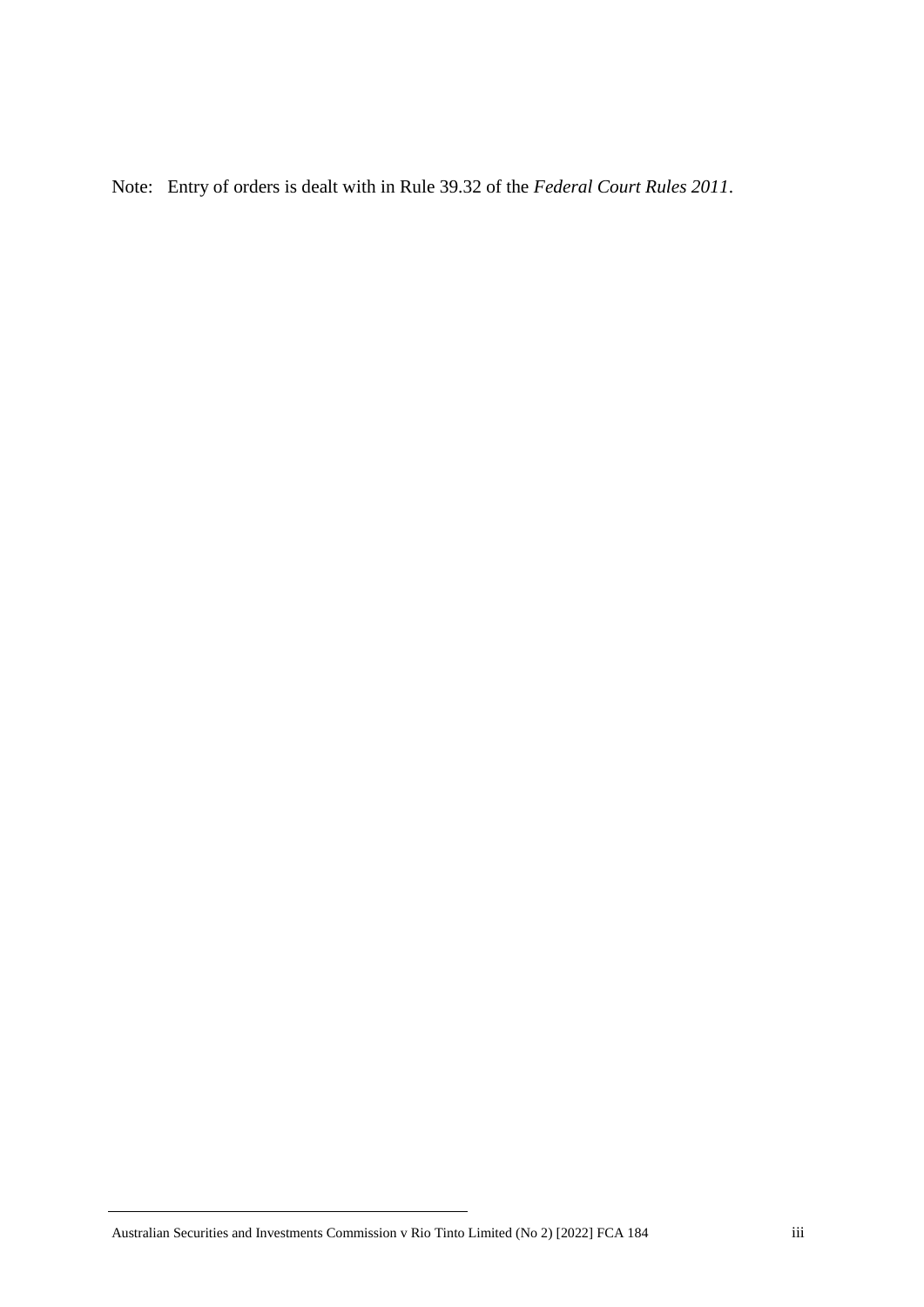## **REASONS FOR JUDGMENT**

#### **YATES J:**

#### **INTRODUCTION**

- 1 On 2 March 2018, the plaintiff, Australian Securities and Investments Commission (**ASIC**), commenced this proceeding against the defendants alleging various contraventions of the *Corporations Act 2001* (Cth) (the **Act**). The first defendant, Rio Tinto Limited, has admitted one contravention of s 674(2) of the Act.
- 2 ASIC no longer seeks to bring its proceeding against the second defendant, Mr Albanese, or the third defendant, Mr Elliott, who were, at relevant times, respectively, the first defendant's Chief Executive Officer and the first defendant's Chief Financial Officer. The proceeding is to be dismissed against Mr Albanese and Mr Elliott on the basis that there be no order as to costs between ASIC and them.
- 3 The proceeding is now before the Court for the granting of relief against the first defendant. The form of that relief has been agreed between ASIC and the first defendant, although it remains for the Court to be satisfied that the relief is appropriate in all the circumstances of the case.
- 4 The Court's consideration of that question has been assisted by the filing of Joint Submissions and a Statement of Agreed Facts and Admissions dated 8 February 2022. The Statement of Agreed Facts and Admissions has been made pursuant to s 191 of the *Evidence Act 1995* (Cth).
- 5 Two matters should be stressed. First, the Joint Submissions are the joint submissions of ASIC and the first defendant. Secondly, the Statement of Agreed Facts and Admissions reflects facts that have been agreed between ASIC and the first defendant, and admissions made by the first defendant, only for the purpose of this proceeding. The statement does not reflect facts that have been agreed between ASIC and either the second defendant or the third defendant. Further, no admissions have been made by either the second defendant or the third defendant who, at all times, have denied any wrongdoing on their part.
- 6 The agreed facts are set out in Schedule A to these reasons.

Australian Securities and Investments Commission v Rio Tinto Limited (No 2) [2022] FCA 184 1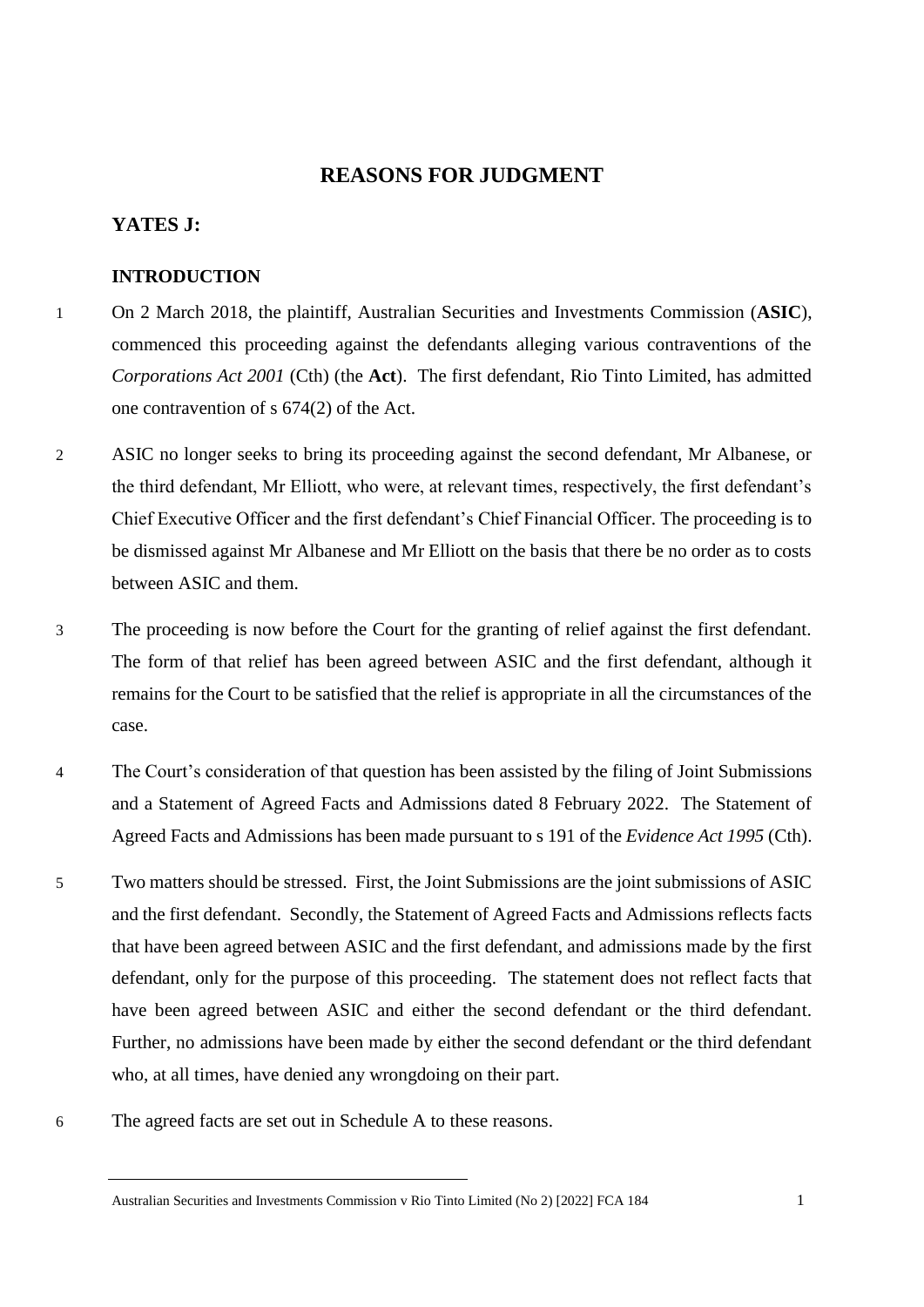#### **THE ADMITTED CONTRAVENTION**

- 7 The following facts are taken from the Statement of Agreed Facts and Admissions.
- 8 The first defendant is an Australian corporation listed on the Australian Securities Exchange (**ASX**) operated by ASX Limited. At relevant times, it was subject to, and bound by, the ASX Listing Rules. Rule 3.1 provided:

#### **Immediate notice of material information**

#### **General rule**

- 3.1 Once an entity is or becomes aware of any information concerning it that a reasonable person would expect to have a material effect on the price or value of the entity's securities, the entity must immediately tell ASX that information.
	- …
- 9 At relevant times, the first defendant was, for the purposes of the Act, a "listed disclosing entity" within the meaning of s 111AL thereof. Section 674(2) applied to it:

#### **674 Continuous disclosure—listed disclosing entity bound by a disclosure requirement in market listing rules**

*Obligation to disclose in accordance with listing rules*

…

(2) If:

- (a) this subsection applies to a listed disclosing entity; and
- (b) the entity has information that those provisions require the entity to notify to the market operator; and
- (c) that information:
	- (i) is not generally available; and
	- (ii) is information that a reasonable person would expect, if it were generally available, to have a material effect on the price or value of ED securities of the entity;

the entity must notify the market operator of that information in accordance with those provision.

- Note 1: Failure to comply with this subsection is an offence (see subsection 1311(1)).
- Note 2: This subsection is also a civil penalty provision (see section 1317E). For relief from liability to a civil penalty relating to this subsection, see section 1317S.
- Note 3: An infringement notice may be issued for an alleged contravention of this subsection, see section 1317DAC.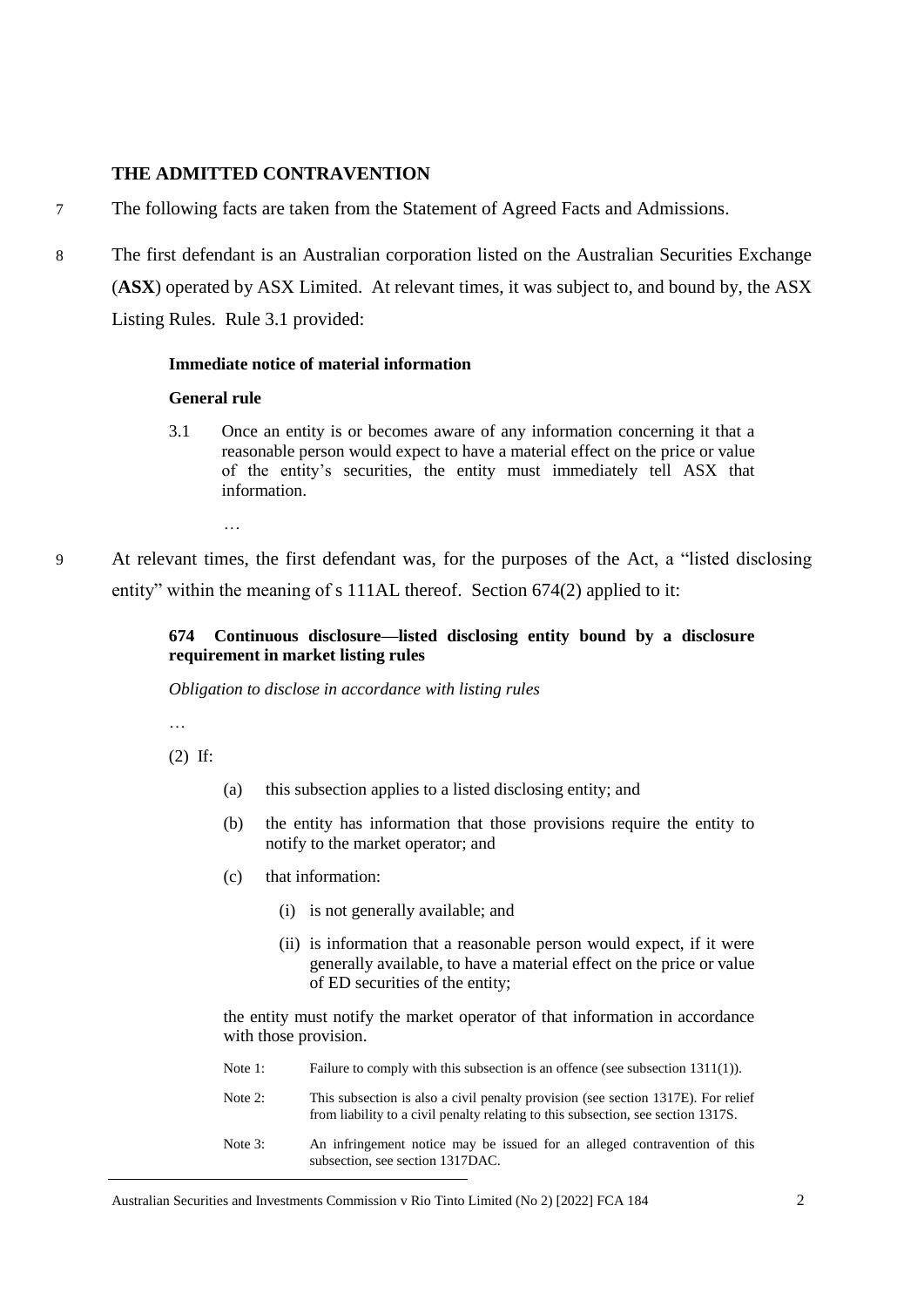- 10 The first defendant operated through a dual-listed company structure with Rio Tinto plc. Rio Tinto plc was listed on financial markets in London and New York. It is convenient to refer to this structure as the **RT Group**.
- 11 The first defendant is (and was at all relevant times) one of the largest mining and metals companies listed on the ASX, and one of the world's largest mining companies. It has (and at relevant times had) a market capitalisation among the largest 20 companies listed on the ASX. It conducts (and at relevant times conducted) mining operations in 35 countries.
- 12 For the financial year ending 31 December 2012:
	- (a) the first defendant's shares were principally traded on the ASX;
	- (b) the RT Group's consolidated sales revenue was US\$50.967 billion;
	- (c) the RT Group's earnings before interest, tax, depreciation and amortisation was US\$19.411 billion;
	- (d) the RT Group's net assets were US\$58.021 billion;
	- (e) the first defendant had issued 435,758,720 shares; and
	- (f) the RT Group's market capitalisation was approximately US\$81.97 billion.
- 13 As at 7 February 2022, the RT Group had a market capitalisation of approximately US\$123.33 billion.
- 14 In 2011, a subsidiary in the RT Group acquired all the issued shares in Riversdale Mining Limited (**Riversdale**). Riversdale's business—known in the RT Group as Rio Tinto Coal Mozambique (**RTCM**)—comprised, principally, mining and exploration assets in Mozambique (**the RTCM Coal Projects**).
- 15 In December 2011, a subsidiary of Rio Tinto plc acquired tenements, with exploration licences, in an area adjoining the RTCM Coal Projects—the **Minjova Tenements**. The first defendant regarded the RTCM Coal Projects and the Minjova Tenements as one portfolio of mining assets for development planning purposes.
- 16 On about 16 March 2012, the first defendant and Rio Tinto plc released their annual report for the year ending 31 December 2011 to the ASX. The report included this statement: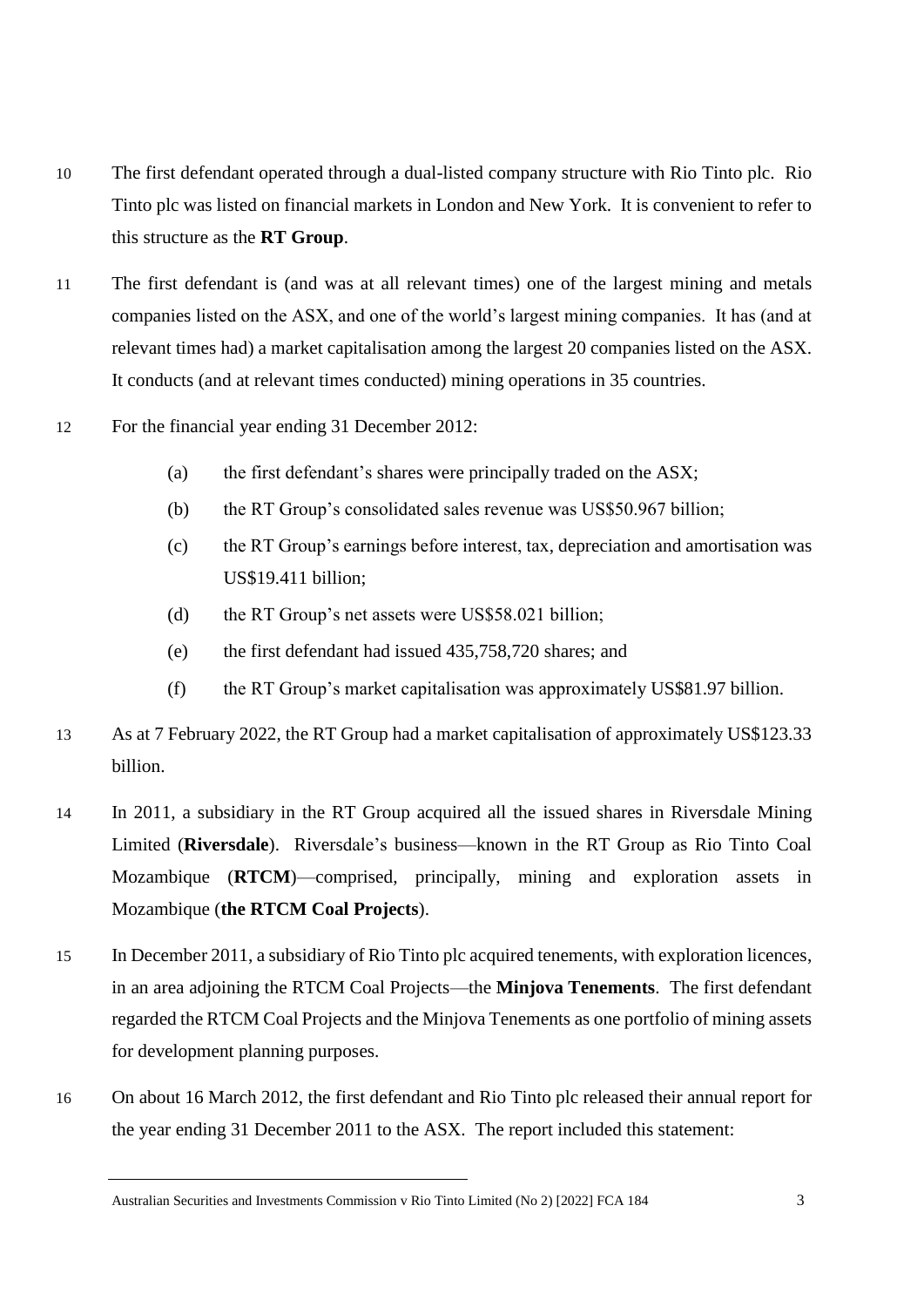The Moatize basin in Mozambique is home to one of the best undeveloped coking coal resources in the world. Rio Tinto has the largest licence holding in that region and owns Tier 1 resources which are long life, will be cost competitive and will have substantial expansion options. Rio Tinto plans to significantly grow these assets and sees this region providing a development opportunity that is long term and will achieve sustainable growth over a 50-year-plus timeframe. Whilst saleable production will initially be constrained by existing rail and port infrastructure, feasibility studies into infrastructure solutions and mine expansions at Benga and the adjacent Zambeze Project are continuing in 2012.

- 17 At about the same time, the first defendant and Rio Tinto plc released, to the ASX, their annual review for the year ending 31 December 2011, which included the following statements:
	- (a) We are well placed to capitalise on our leadership position. Our portfolio includes some of the world's best assets – from our world-class iron ore operations in Australia to the huge potential of our growth projects there and in Mongolia, Guinea and Mozambique;
	- (b) During 2011 we completed the acquisition of Riversdale, which has now been renamed Rio Tinto Coal Mozambique. This provides a substantial Tier 1 coking coal development pipeline in the emerging Moatize Basin;
	- (c) We continue to grow our world class portfolio of energy assets through the development of the recently acquired Hathor and Riversdale projects and increasing production at existing operations;
	- (d) Our strategic investment in the highly prospective Moatize Basin in Mozambique gives us access to one of the largest undeveloped coking coal regions in the world and underlines our commitment to Africa;
	- (e) Through the development of Mozambique's massive coal reserves we can help meet that demand and contribute to the transformation of the country's economy.
- 18 In the period 8 August 2012 to 17 January 2013, the first defendant made public representations (the **orebody representations**) in its half-year report for the period ending 30 June 2012 and at various seminars and presentations, namely:
	- (a) the first defendant's coal projects in the Moatize Basin were highly prospective;
	- (b) through the RTCM Coal Projects and the Minjova Tenements, there was an opportunity to grow and develop a world class basin of high quality coking coal; and
	- (c) the RTCM Coal Projects and the Minjova Tenements were long-life Tier 1 coking coal resources. (In this context, "Tier 1" means large, long-life and low-

Australian Securities and Investments Commission v Rio Tinto Limited (No 2) [2022] FCA 184 4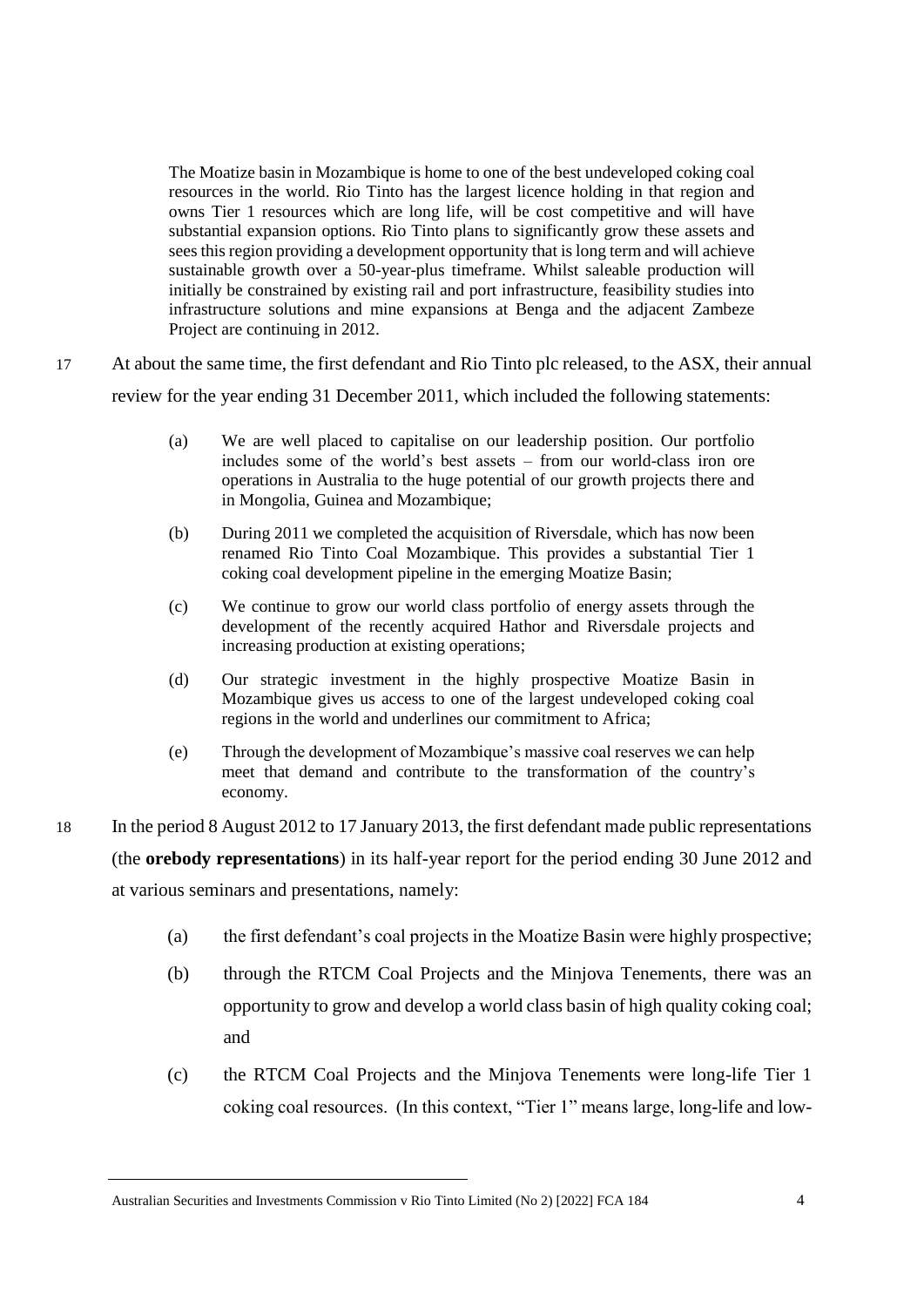cost mining operations, in the first (or lowest) quartile of the costs incurred by mining companies, relative to each other).

- 19 The product group of which RTCM was part was supported by a team within the RT Group Technology & Innovation (**T&I**). This team was responsible for project development and the evaluation of resource quality and quantity.
- 20 T&I prepared a report (the **Orebody Report**) that set out the findings and conclusions of an orebody review. The Orebody Report was made available to executive officers of the first defendant, including Mr Albanese and Mr Elliott, on 21 December 2012. The executive officers who received the Orebody Report are no longer employed or otherwise involved with the first defendant.
- 21 The Orebody Report concluded that, based on qualitatively new test results just received concerning coal quantity and quality, the exploration and development potential of the RTCM Coal Projects and the Minjova Tenements was not as the first defendant had indicated in the orebody representations.
- 22 Specifically, from 21 December 2012, the first defendant was aware that:
	- (a) there was a reduction in expected recoverable and mineable volumes of coking coal, or reduced degree of confidence in the potential economic extraction of the coal deposits, in respect of the RTCM Coal Projects and the Minjova Tenements;
	- (b) the quality and quantity of the coal resources in respect of the RTCM Coal Projects and the Minjova Tenements was not as previously expected;
	- (c) its coal projects in the Moatize Basin were not highly prospective;
	- (d) the RTCM Coal Projects and the Minjova Tenements did not provide an opportunity to grow and develop a world class basin of high quality coking coal; and
	- (e) the RTCM Coal Projects and the Minjova Tenements were no longer economically viable as long-life, large-scale, Tier 1 coking coal resources

(together, the **orebody information**).

Australian Securities and Investments Commission v Rio Tinto Limited (No 2) [2022] FCA 184 5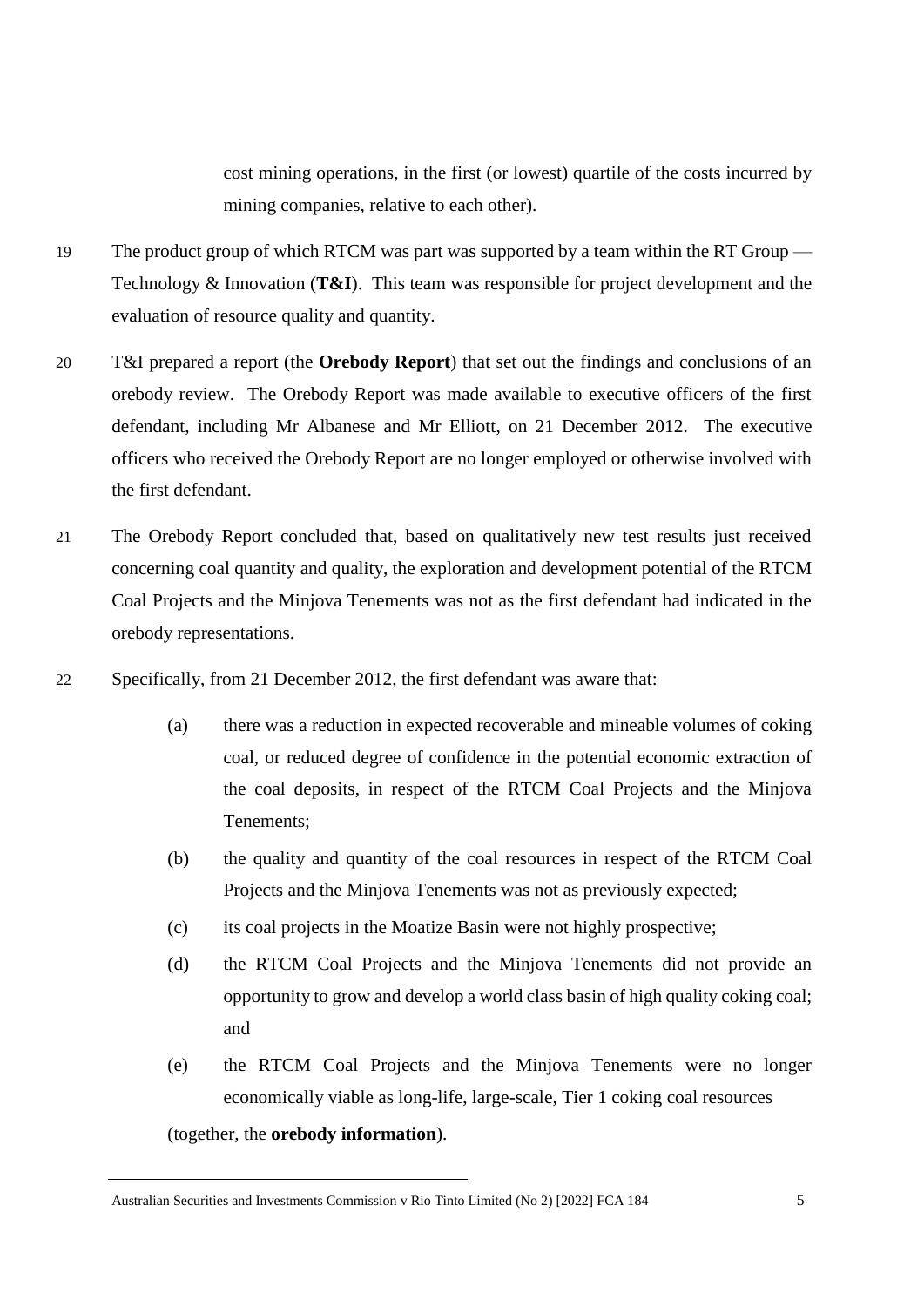#### 23 The orebody information was:

- (a) not "generally available" within the meaning of s 676 of the Act, and for the purpose of s  $674(2)(c)(i)$  of the Act;
- (b) information that a reasonable person would have expected, if it had been generally available, to have had a "material effect" on the price or value of the first defendant's securities, within the meaning of s 677 of the Act, and for the purpose of s  $674(2)(c)(ii)$  of the Act;
- (c) not discoverable by anyone outside the first defendant.
- 24 It is accepted that, between 21 December 2012 and 17 January 2013, the first defendant carefully assessed the implications of the orebody information. On 17 January 2013, it made an announcement to the ASX which included, amongst other things, the substance of that information.
- 25 However, during the period 21 December 2012 to 17 January 2013, approximately 31.06 million shares in the first defendant were traded on the ASX during ordinary trading, with a total value of approximately AU\$2.063 billion.
- 26 The first defendant accepts that, in the period between 21 December 2012 and 17 January 2013, it was obliged, by Rule 3.1 of the ASX Listing Rules and s 674(2) of the Act, to notify the ASX of the orebody information, and that it did not do so. It admits that it contravened s 674(2) of the Act, on one occasion (on and from 21 December 2012 continuing until 17 January 2013), in failing to notify the ASX of the orebody information. It accepts that this contravention was "serious" within the meaning of s 1317G(1A)(c)(iii) of the Act (as in force at the relevant time).

#### **THE PROPOSED RELIEF**

- 27 As between ASIC and the first defendant, the parties propose the following relief:
	- (a) a declaration that the first defendant contravened s 674(2) of the Act in identified respects;
	- (b) an order, in respect of that contravention, that the first defendant pay a pecuniary penalty to the Commonwealth of Australia in the amount of \$750,000;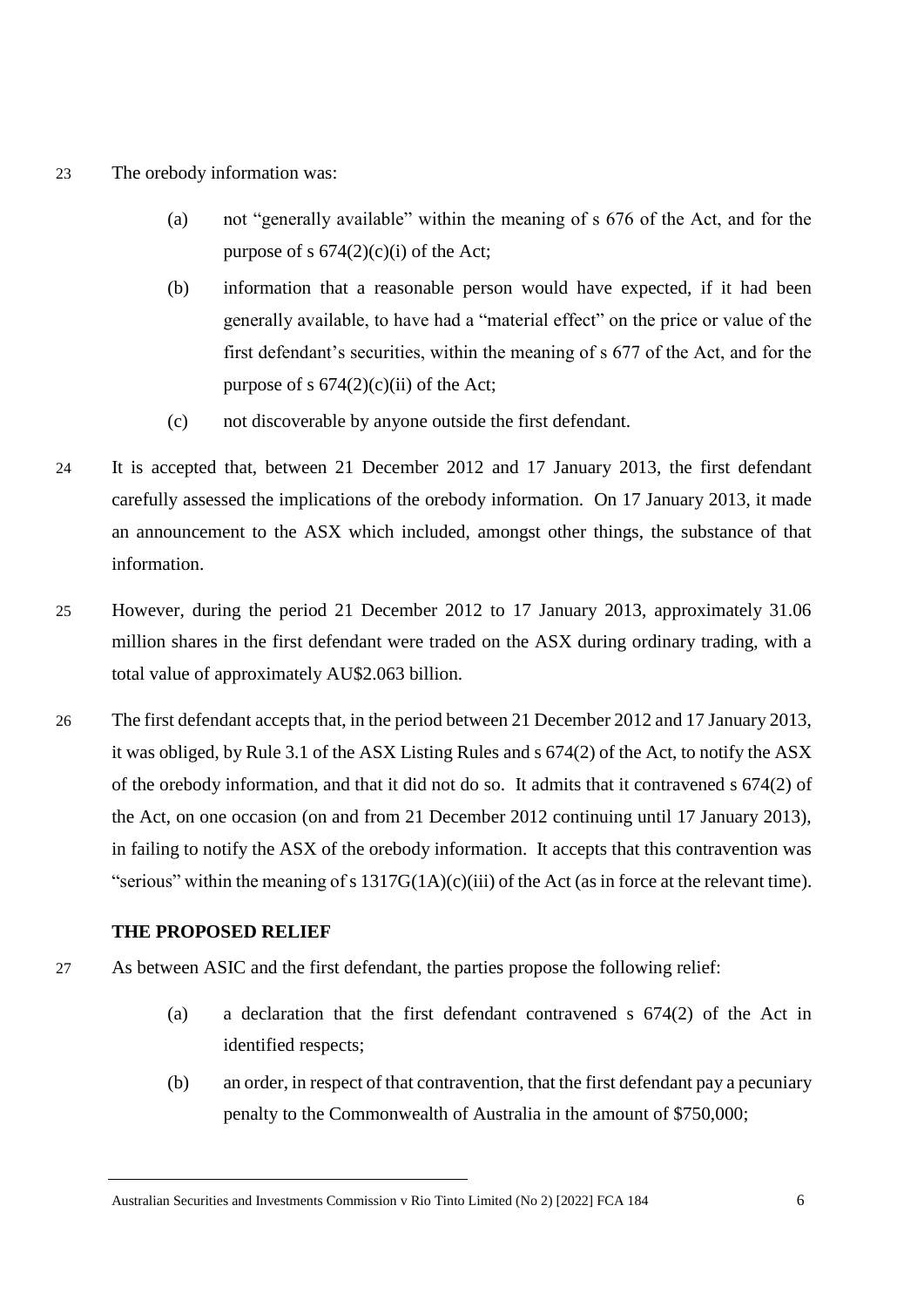- (c) an order that the first defendant pay ASIC's costs of and incidental to the proceeding; and
- (d) an order that the proceeding be otherwise dismissed.
- 28 As I have noted, the proceeding is to be dismissed against the second and third defendants, with no order as to costs.
- 29 The making of a declaration is mandated by s  $1317E(1)(iab)$  of the Act (in the form it took at the time of the contravention): if the Court is satisfied (as I am) that the first defendant contravened s 674(2) of the Act, it must make a declaration of contravention.
- 30 At that time, s 1317E(2) provided:
	- (2) A declaration of contravention must specify the following:
		- (a) the Court that made the declaration;
		- (b) the civil penalty provision that was contravened;
		- (c) the person who contravened the provision;
		- (d) the conduct that constituted the contravention;
		- (e) if the contravention is of a corporation/scheme civil penalty provision the corporation or registered scheme to which the conduct related.
- 31 As to the payment of a pecuniary penalty, s 1317G(1A), at that time, provided:
	- (1A) A Court may order a person to pay the Commonwealth a pecuniary penalty of the relevant maximum amount if:
		- (a) a declaration of contravention by the person has been made under section 1317E; and
		- (b) the contravention is of a financial services civil penalty provision not dealt with in subsections (1E) to (1G); and
		- (c) the contravention:
			- (i) materially prejudices the interests of acquirers or disposers of the relevant financial products; or
			- (ii) materially prejudices the issuer of the relevant financial products or, if the issuer is a corporation or scheme, the members of that corporation or scheme; or
			- (iii) is serious.

Australian Securities and Investments Commission v Rio Tinto Limited (No 2) [2022] FCA 184 7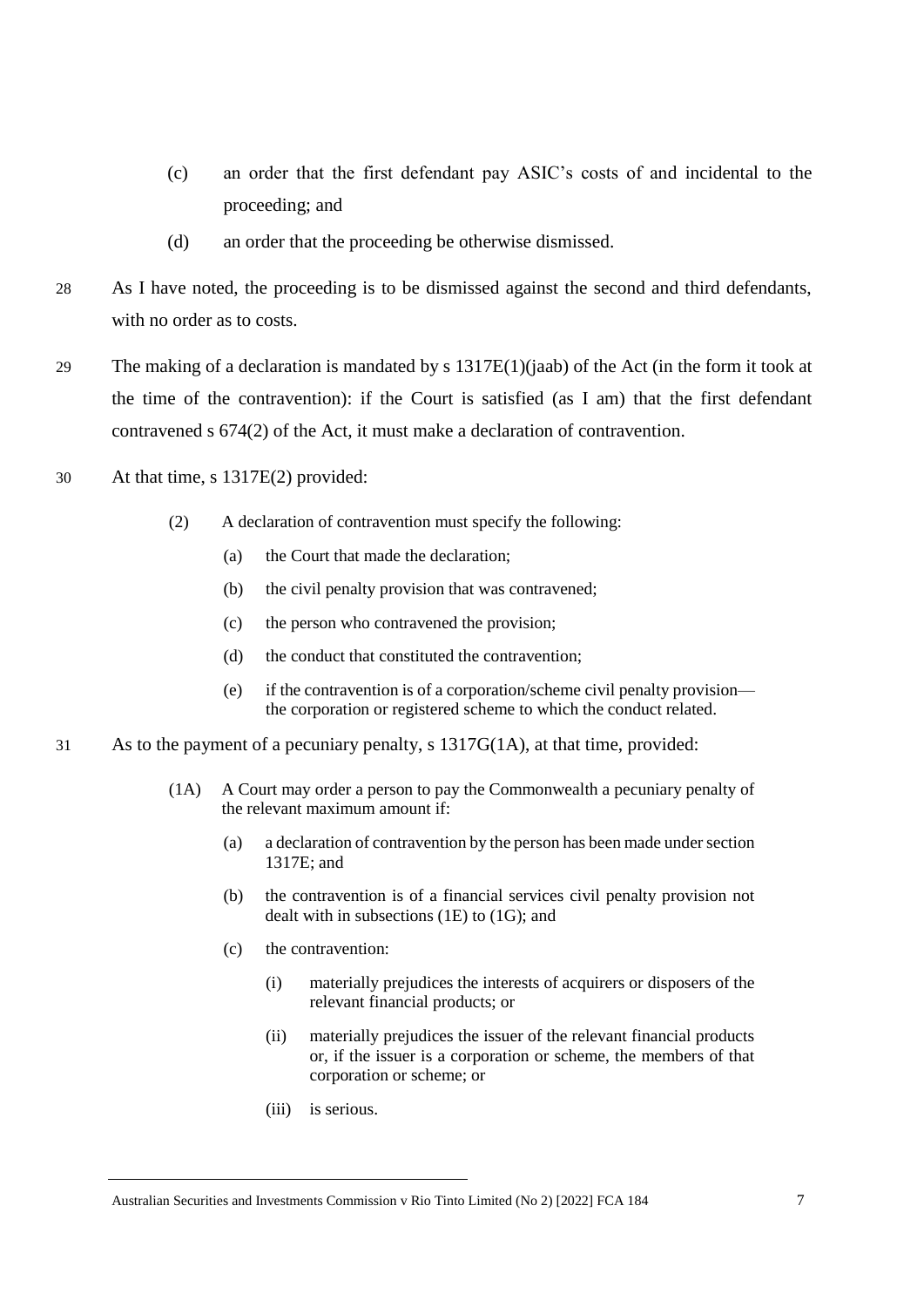32 By dint of s 1317DA of the Act, a contravention of s 674(2) was a contravention of a "financial services civil penalty provision", and so s 1317G(1A) applies in the present case (bearing in mind that a declaration of contravention will be made). The "relevant maximum amount" for a body corporate was \$1 million: s 1317G(1B). As I have said, ASIC and the first defendant propose \$750,000 as the appropriate penalty.

#### **THE JOINT SUBMISSIONS**

- 33 The Joint Submissions are comprehensive. They cover the statutory framework (including the relevant ASX Listing Rules) in which the contravention arose; an analysis of the facts which provide the background against which the contravention occurred (based on the Statement of Agreed Facts and Admissions); the first defendant's contravention; the relevant provisions of the Act pursuant to which relief is proposed; the legal principles on which relief is granted; and an analysis of the salient facts of the present case which, ASIC and the first defendant contend, support the relief they jointly propose.
- 34 I do not propose to summarise the Joint Submissions. I will, however, record the following overarching submissions, which I accept. When referring to "the parties" I am, of course, referring to ASIC and the first defendant only.
- 35 First, on the basis of the agreed facts, and the first defendant's admission, I am satisfied that the first defendant contravened s 674(2) of the Act. Thus, as the parties submit, and as I have noted, a declaration of contravention under s 1317E(1) must be made. The form of the proposed declaration conforms to the requirements of s 1317E(2) of the Act, as it existed at the time of the contravention. This declaration is otherwise in an appropriate form.
- 36 Secondly, the first defendant's contravention was serious: s 1317G(1A)(c)(iii). Whether a contravention is "serious" is a question of fact: *Australian Securities and Investments Commission v Newcrest Mining Ltd* [2014] FCA 698; 101 ACSR 46 (*Newcrest*) at [57]; *Australian Securities and Investments Commission v Hochtief Aktiengesellschaft* [2016] FCA 1489; 117 ACSR 589 at [98].
- 37 Here, the Orebody Report, which was the basis for the first defendant's awareness of the orebody information, was provided to its executive officers, including the second defendant and the third defendant; its contravention occurred over a period of time (almost a month); and,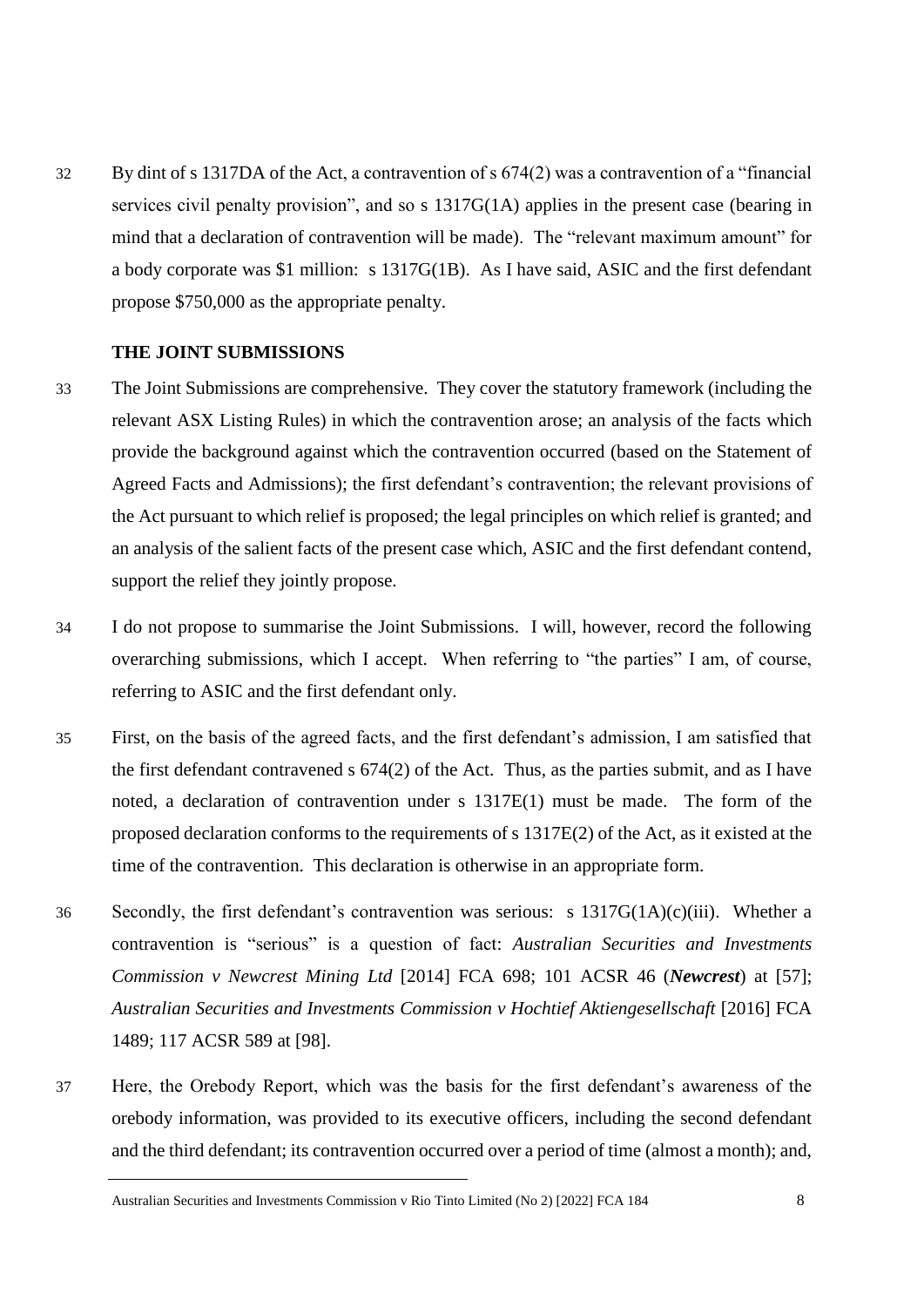during the period in which it was required, but failed, to notify the ASX of the orebody information, approximately 31.06 million of its shares (with a total value of approximately AU\$2.063 billion) were traded on the ASX.

- 38 Further, and in any event, the first defendant admits that its contravention was serious within the meaning of s 1317G(1A)(c)(iii). In *Newcrest* at [57], Middleton J accepted an admission for that purpose.
- 39 Thirdly, it is appropriate that the Court receive (and, if appropriate, accept) agreed penalty proposals. In *Commonwealth v Director, Fair Work Building Industry Inspectorate* [2015] HCA 46; 258 CLR 482 (*Commonwealth v FWBII*), the plurality (at [58]) said:
	- 58 ... Subject to the court being sufficiently persuaded of the accuracy of the parties' agreement as to facts and consequences, and that the penalty which the parties propose is an appropriate remedy in the circumstances thus revealed, it is consistent with principle and, for the reasons identified in Allied Mills, highly desirable in practice for the court to accept the parties' proposal and therefore impose the proposed penalty. To do so is no different in principle or practice from approving an infant's compromise, a custody or property compromise, a group proceeding settlement or a scheme of arrangement.

(Citations omitted.)

- 40 Of course, the Court is not bound by the parties' proposal as to the amount of the penalty. However, the question for the Court is whether the proposal fixes an appropriate amount. As fixing the amount of a civil penalty is not an exact science, there is a permissible range in which it cannot be said that one amount is, necessarily, more appropriate that another amount for the penalty. Therefore, the Court will not depart from a proposed amount (assuming it to be appropriate) merely because it might have been disposed to impose another, appropriate amount. Further, in these matters, the Court can expect that the relevant regulator (here, ASIC) will be in a position to offer informed submissions as to the effects of the contravention in question, and the level of penalty necessary to achieve statutory compliance: *Commonwealth v FWBII* at [47] – [48] and [60].
- 41 Fourthly, the purpose of a civil penalty is primarily, if not wholly, protective in promoting the public interest in statutory compliance. Unlike criminal proceedings, notions of retribution and rehabilitation do not have a role: *Commonwealth v FWBII* at [55]; *Australian Building and Construction Commissioner v Construction, Forestry, Mining and Energy Union* [2017]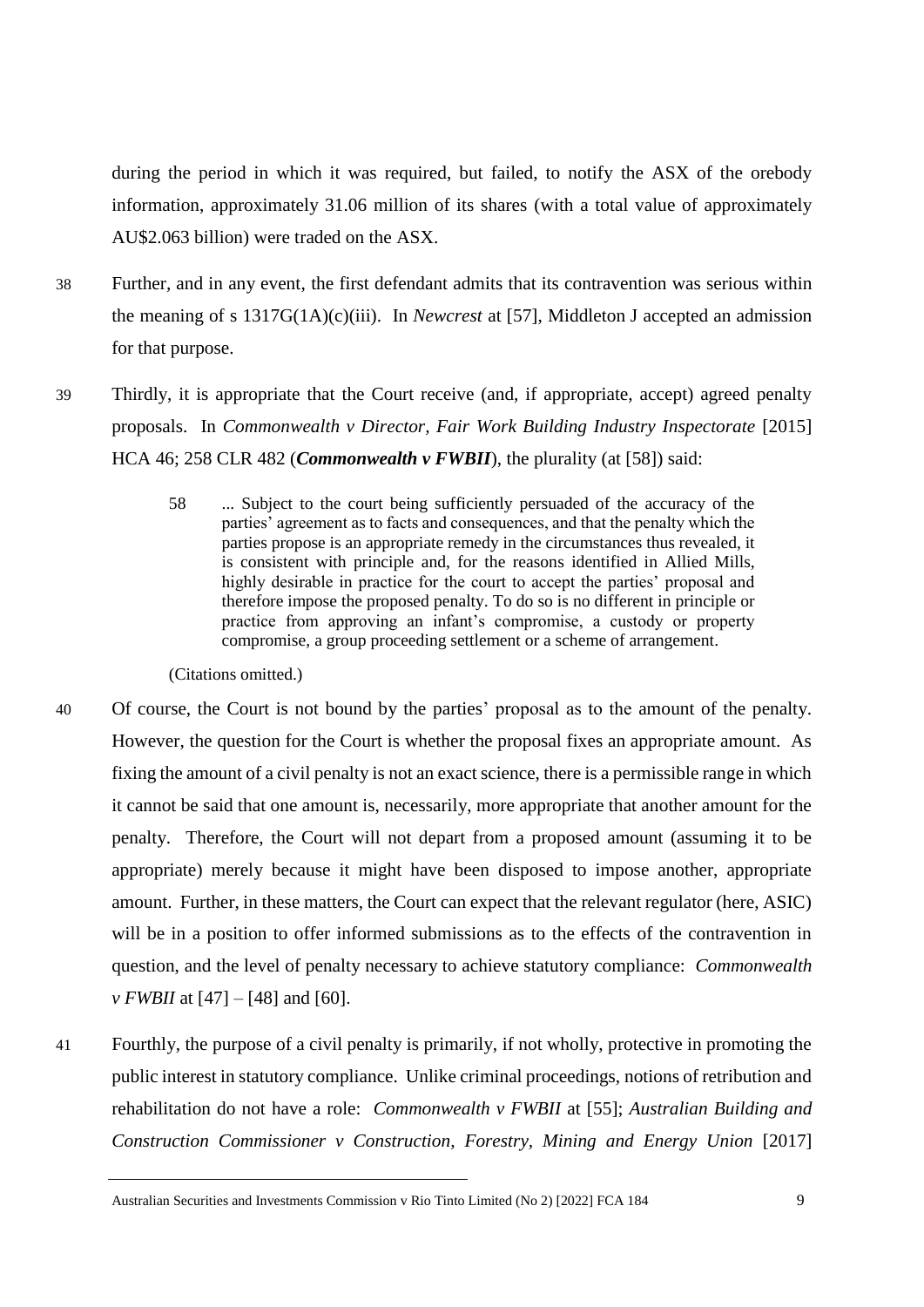FCAFC 113, 254 FCR 68 (*ABCC v CFMEU*) at [98]. The object of a pecuniary penalty is to put a price on contravention that is sufficiently high to deter the contravenor (specific deterrence) and others who might be tempted to contravene (general deterrence): see *ABCC v CFMEU* at [98].

- 42 Fifthly, the penalties that have been proposed in other cases can provide guidance to the Court. However, that guidance should not be deployed mechanically in the sense of working backwards or forwards from other more or less serious cases. All the circumstances of the given case must be evaluated: *Flight Centre Ltd v Australian Competition and Consumer Commission (No 2)* [2018] FCAFC 53; 260 FCR 68 at [69]; *Australian Competition and Consumer Commission v Universal Music Australia Pty Ltd (No 2)* [2002] FCA 192; 201 ALR 618 at [34]. In the present case, I have been provided with a summary of prior cases where pecuniary penalties were imposed for contraventions of continuous disclosure obligations.
- 43 In *Australian Securities and Investments Commission, in the matter of Chemeq Limited (ACN 009 135 264) v Chemeq Limited (ACN 009 135 264)* [2006] FCA 936; 234 ALR 511, French J (at [95] – [98]) discussed the factors relevant to the imposition of penalty in a non-disclosure case. His Honour summarised this discussion at [99]:
	- 99 From the preceding discussion I extract the following factors relevant to the level of penalty for contravention of the continuous disclosure provisions. The list is non-exhaustive:
		- 1. The extent to which the information not disclosed would have been expected to and (if applicable) did affect the price of the contravening company's shares (s  $674(2)(c)$ ).
		- 2. The extent to which the information, if not generally available, would have been discoverable upon inquiry by a third party (s  $676(2)$ ).
		- 3. The extent (if any) to which acquirers or disposers of the company's shares were materially prejudiced by the non-disclosure (s 1317G(1A)).
		- 4. The extent to which (if at all) the contravention was the result of deliberate or reckless conduct by the corporation.
		- 5. The extent to which the contravention was the result of negligent conduct by the corporation.
		- 6. The period of time over which the contravention occurred.
		- 7. The existence, within the corporation, of compliance systems in relation to its disclosure obligations including provisions for and evidence of education and internal enforcement of such systems.

Australian Securities and Investments Commission v Rio Tinto Limited (No 2) [2022] FCA 184 10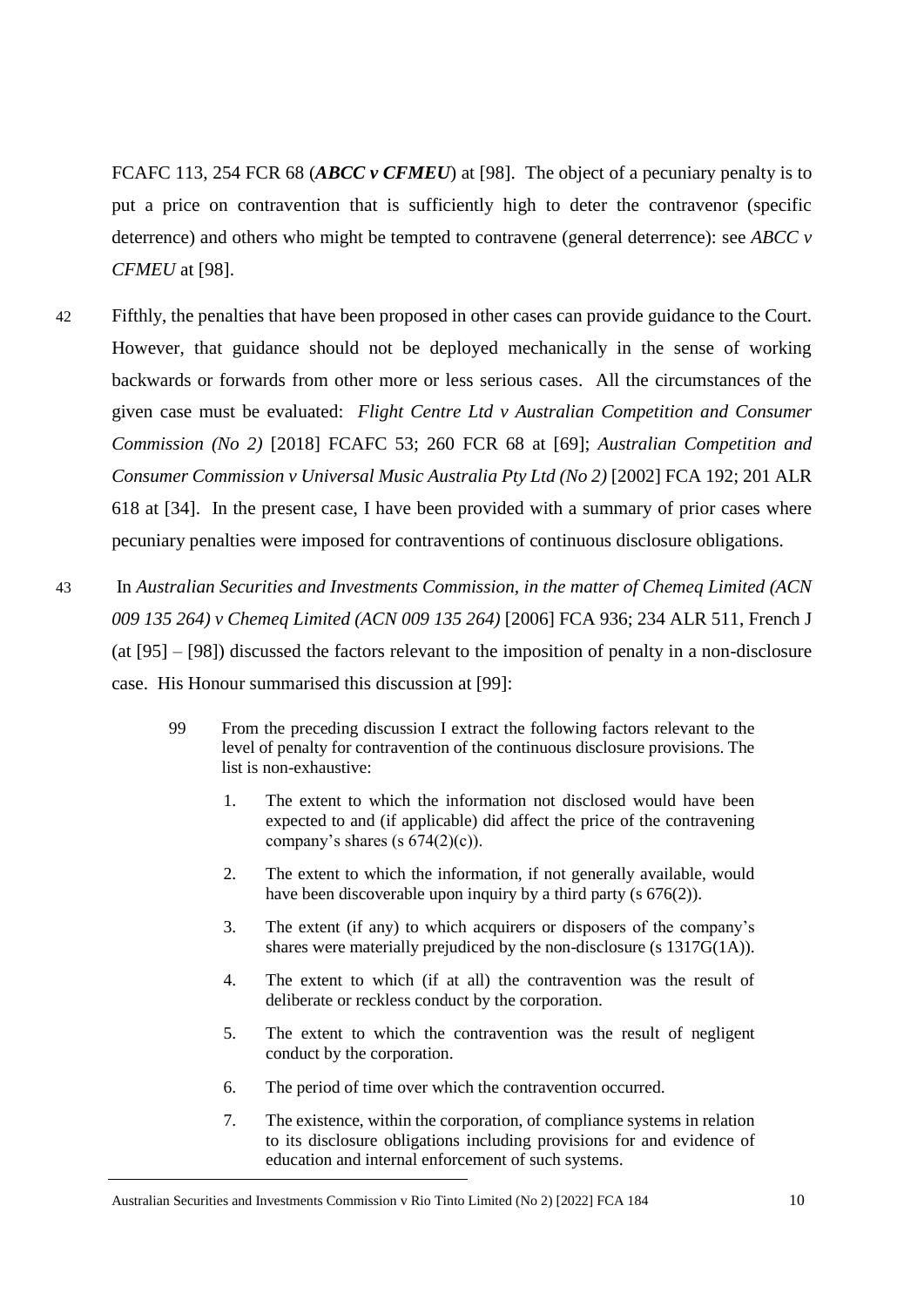- 8. Remedial and disciplinary steps taken after the contravention and directed to putting in place a compliance system or improving existing systems and disciplining officers responsible for the contravention.
- 9. The seniority of officers responsible for the non-disclosure and whether they included directors of the company.
- 10. Whether the directors of the corporation were aware of the facts which ought to have been disclosed and, if not, what processes were in place at the time, or put in place after the contravention to ensure their awareness of such facts in the future.
- 11. Any change in the composition of the board or senior managers since the contravention.
- 12. The degree of the corporation's cooperation with the regulator including any admission of contravention.
- 13. The prevalence of the particular class of non-disclosure in the wider corporate community.
- 44 There are other factors that are also relevant to the imposition of penalty, such as the size and financial position of the contravening company, and whether the company has been found to have engaged in similar conduct in the past: *ABCC v CFMEU* at [104].
- 45 In the Joint Submissions, the parties addressed a number of these factors with reference to the Statement of Agreed Facts and Admissions, which, they say, support the conclusion that the proposed penalty of \$750,000 is an appropriate penalty in all the circumstances.
- 46 With respect to the considerations that point towards the need for a penalty of a significant size, relative to the statutory maximum of \$1 million, the parties referred to the first defendant's standing as a mining and metals company, and the RT Group's market capitalisation ([11] and [13] above; see also [12]); the fact that the contravention occurred over a period of almost one month, at which time a substantial number of the first defendant's shares were traded on the market  $(24] - [26]$  above); and the fact that the Orebody Report (and, hence, the orebody information) was received by executive officers within the first defendant ([20] above).
- 47 The parties also point to a number of mitigating factors. ASIC accepts that the contravention was not deliberate or reckless; that the contravention did not arise out of a failure to exercise due care and skill; and that no officer or employee of the first defendant knowingly, wilfully, fraudulently, or dishonestly contravened any legal obligation under statute or the general law.

Australian Securities and Investments Commission v Rio Tinto Limited (No 2) [2022] FCA 184 11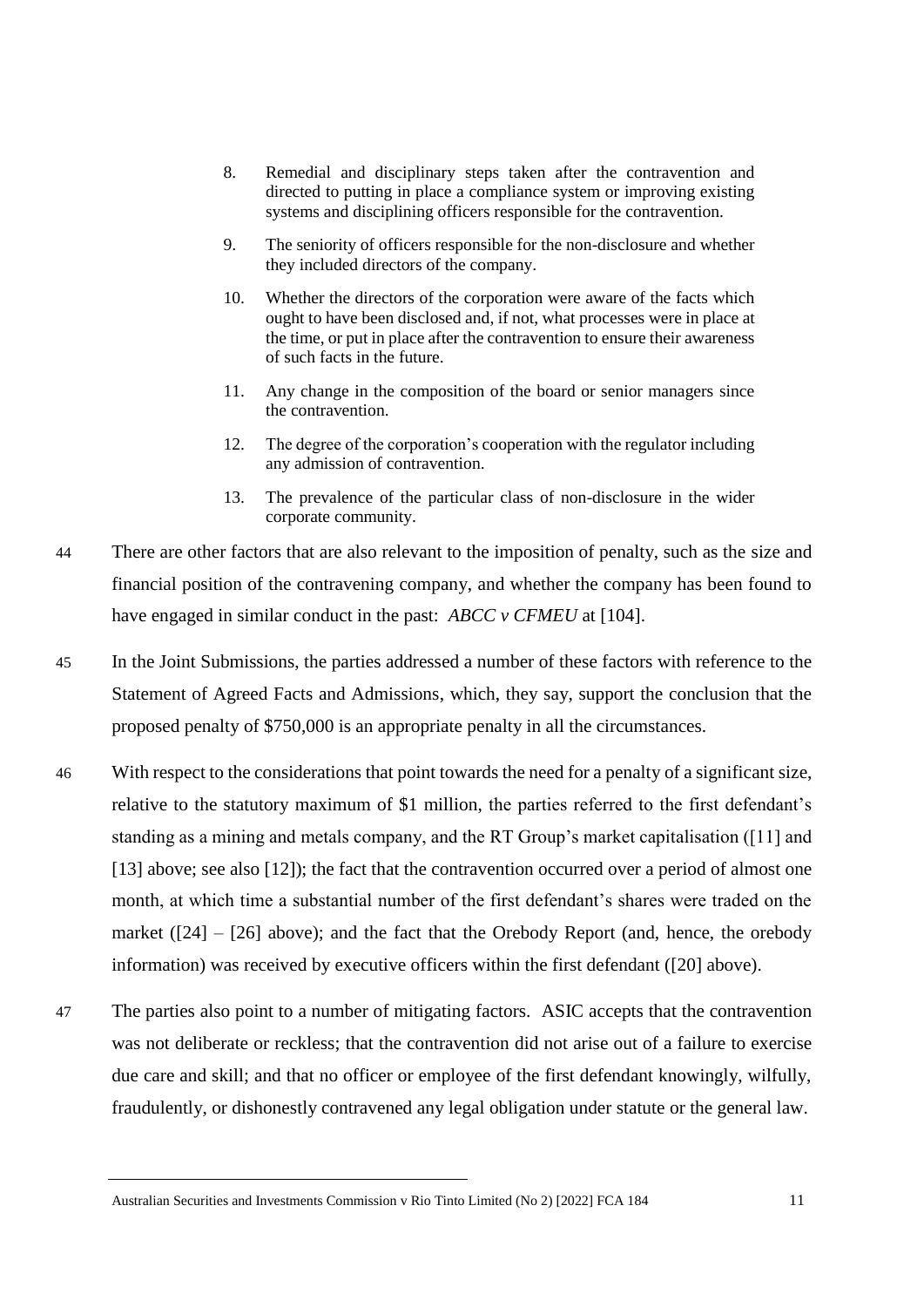- 48 The agreed facts record that, in the period 21 December 2021 to 17 January 2013, the first defendant assessed the implications of the orebody information. As I have noted, the parties agree that the assessment was undertaken carefully. It consisted of a review of the value of the RTCM coal projects and a reassessment of the business direction of those projects. However, in undertaking its review, the first defendant did not appreciate that it was necessary to notify the ASX of the orebody information, even though it had in place processes designed to ensure that it complied with its continuous disclosure obligations.
- 49 In this regard, the RT Group had implemented continuous disclosure standards as part of its corporate governance standards. These standards were overseen by a Continuous Disclosure Committee, which functioned as an independent management committee. It was responsible for determining whether information relating to the first defendant required disclosure. The standards required the first defendant to make immediate disclosure to listing authorities of any information that a reasonable person would expect to have a material effect on the price or value of the first defendant's securities, in accordance with the RT Group's rules.
- 50 In the course of oral submissions, I asked how, given these processes, the contravention occurred? Were the first respondent's compliance processes adequate or inadequate?
- 51 Leading counsel for ASIC, Mr Darke SC, submitted that the apparent failure of these processes, on this occasion, did not mean that, necessarily, they were inadequate. Mr Darke submitted that, given the processes described in the Statement of Agreed Facts and Admissions, it can be said that the first defendant took its compliance obligations seriously and that the contravention was the result of inadvertent error.
- 52 Leading counsel for the first defendant, Mr Young QC, supported this characterisation. He emphasised the agreed fact that the first defendant's assessment of the orebody information was carefully undertaken. He submitted that the receipt and consideration of the Orebody Report overlapped the Christmas and New Year period. He referred to the report as a "fairly technical document" concerning "very recent drilling results and assays". He submitted that, during the period of non-disclosure, the first defendant's focus was on understanding, and then disclosing, the full impact of the information on the carrying value of the RTCM assets and what that might mean for the direction of the company.

Australian Securities and Investments Commission v Rio Tinto Limited (No 2) [2022] FCA 184 12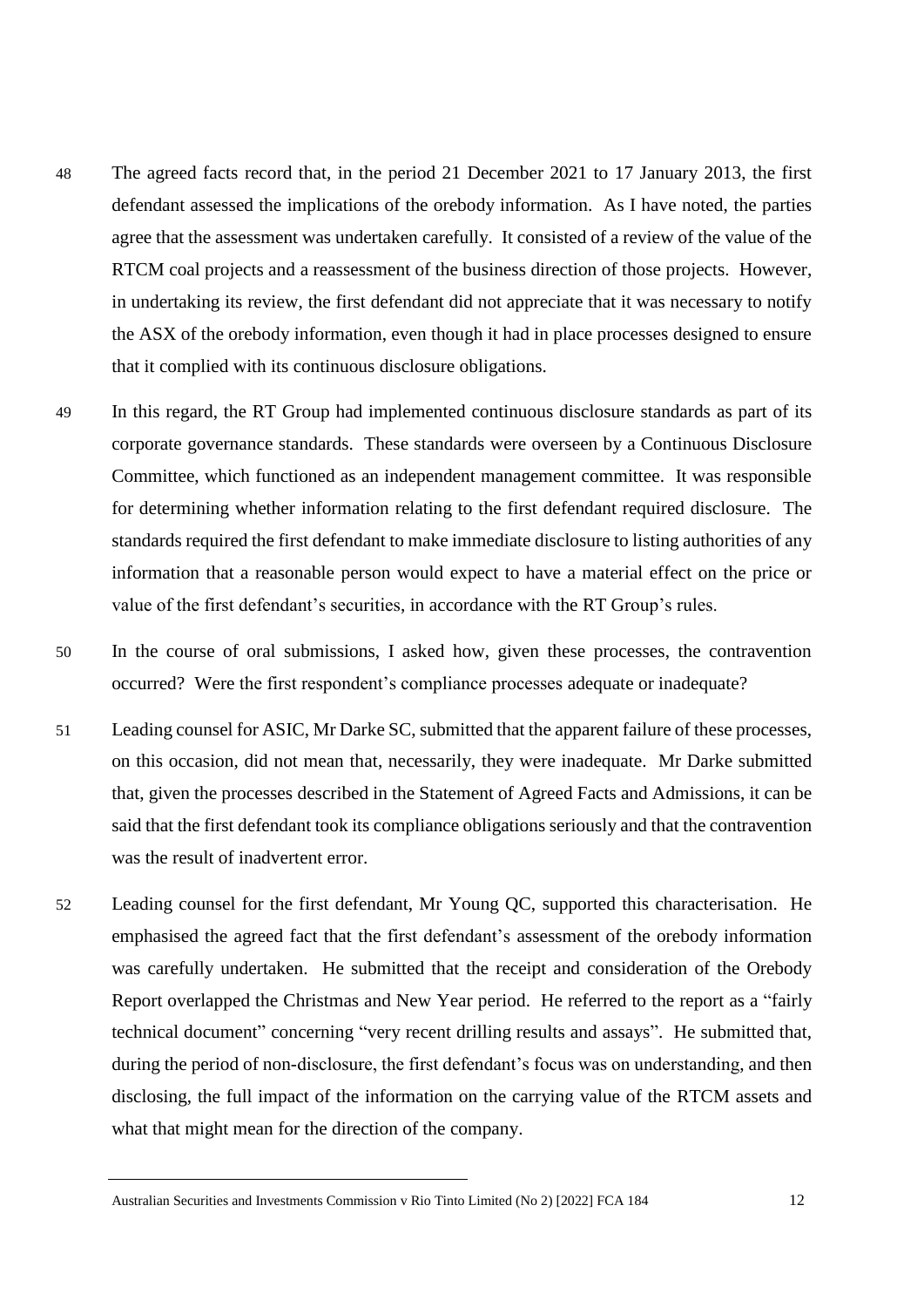- 53 The parties also drew attention to the fact that the first defendant has made appropriate admissions regarding the facts and its contravention. This means that a lengthy trial has been avoided. It also means that the first defendant has evinced contrition.
- 54 In oral submissions, Mr Young submitted that I should view the first defendant's cooperation in light of the fact that the admitted contravention was not alleged until early 2022, leading to the filing, with leave, of a further amended originating process, which deleted all previous claims to relief. He submitted that the considerable work on the evidence and on trial preparation had been undertaken with respect to previous allegations of contravention that are no longer pressed. He submitted that, in these circumstances, the first defendant has, in fact, provided "full and speedy cooperation". Mr Young also drew attention to the fact that, even in these changed circumstances, and with an agreed resolution, the first defendant has agreed to pay ASIC's costs.
- 55 Mr Young also drew my attention to cases dealing with the significance of the maximum penalty when fixing an appropriate penalty. He submitted that the present case is not at the higher end of offending given the mitigating factors to which I have referred. He submitted that the proposed penalty of \$750,000 is, nevertheless, a significant penalty keeping in mind the maximum penalty available: *Newcrest* at [56], [73], and [87]; cf *Australian Securities and Investments Commission v Westpac Banking Corporation* [2018] FCA 1701; 131 ACSR 585 at [168], [176] – [177].
- 56 Finally, the parties noted that the first defendant has not been found to have engaged in contravention of its continuous disclosure obligations in the past.

#### **CONCLUSION**

- 57 As I have said, I am satisfied that the first defendant has contravened s 674(2) of the Act, as admitted. The Court is required to make a declaration. I will make the proposed declaration.
- 58 Given that the proposed declaration will be made, and given that the contravention was serious, it is appropriate that a monetary penalty be imposed.
- 59 I have reflected on the Joint Submissions and the oral submissions advanced at the hearing on 28 February 2022. I am satisfied that the proposed penalty of \$750,000 is an appropriate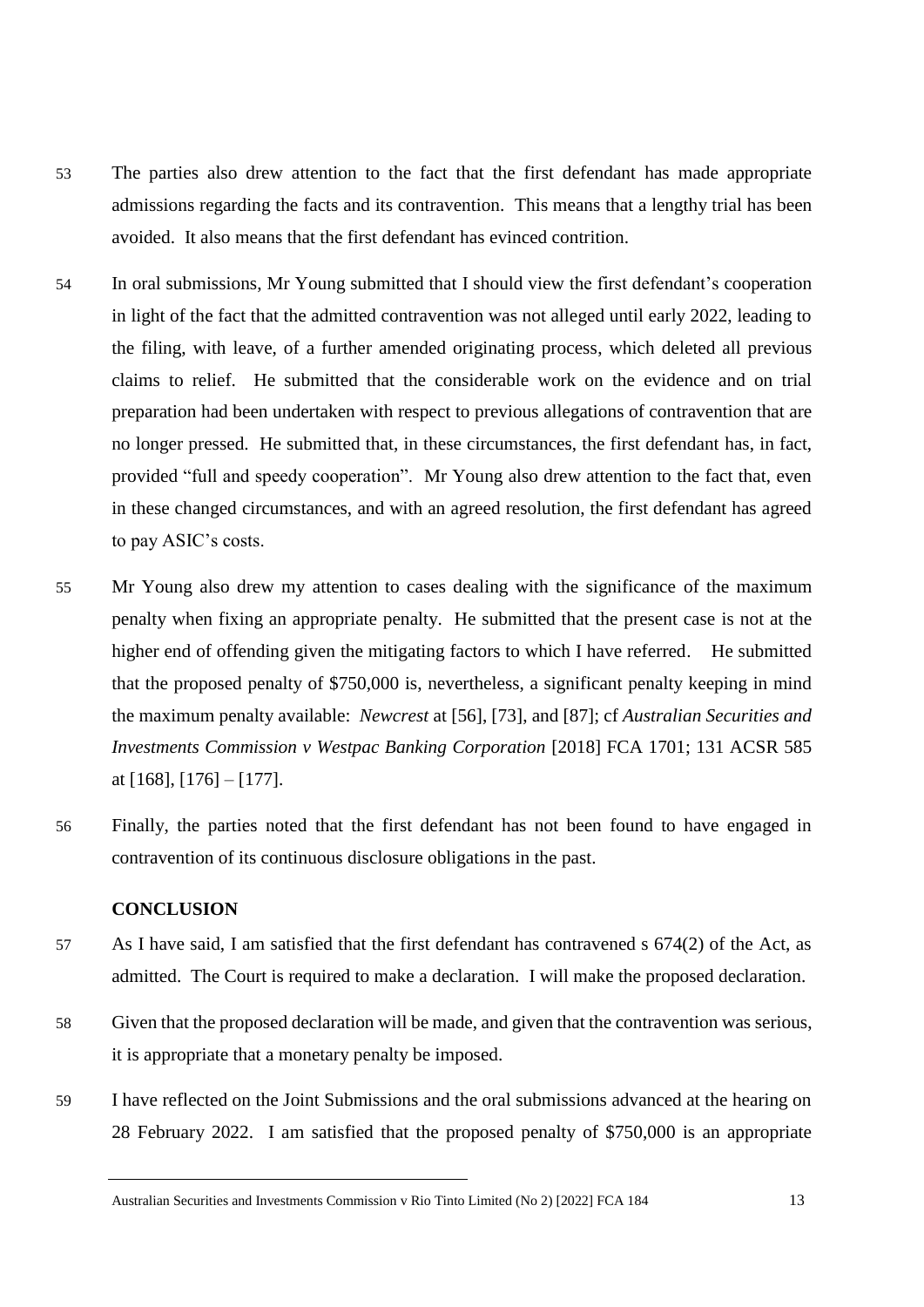penalty in all the circumstances of the case, for the reasons advanced by ASIC and the first defendant. I will impose that penalty.

60 I am satisfied that the other proposed orders should be made.

I certify that the preceding sixty (60) numbered paragraphs are a true copy of the Reasons for Judgment of the Honourable Justice Yates.

Mitwatmers

Associate:

Dated: 7 March 2022

Australian Securities and Investments Commission v Rio Tinto Limited (No 2) [2022] FCA 184 14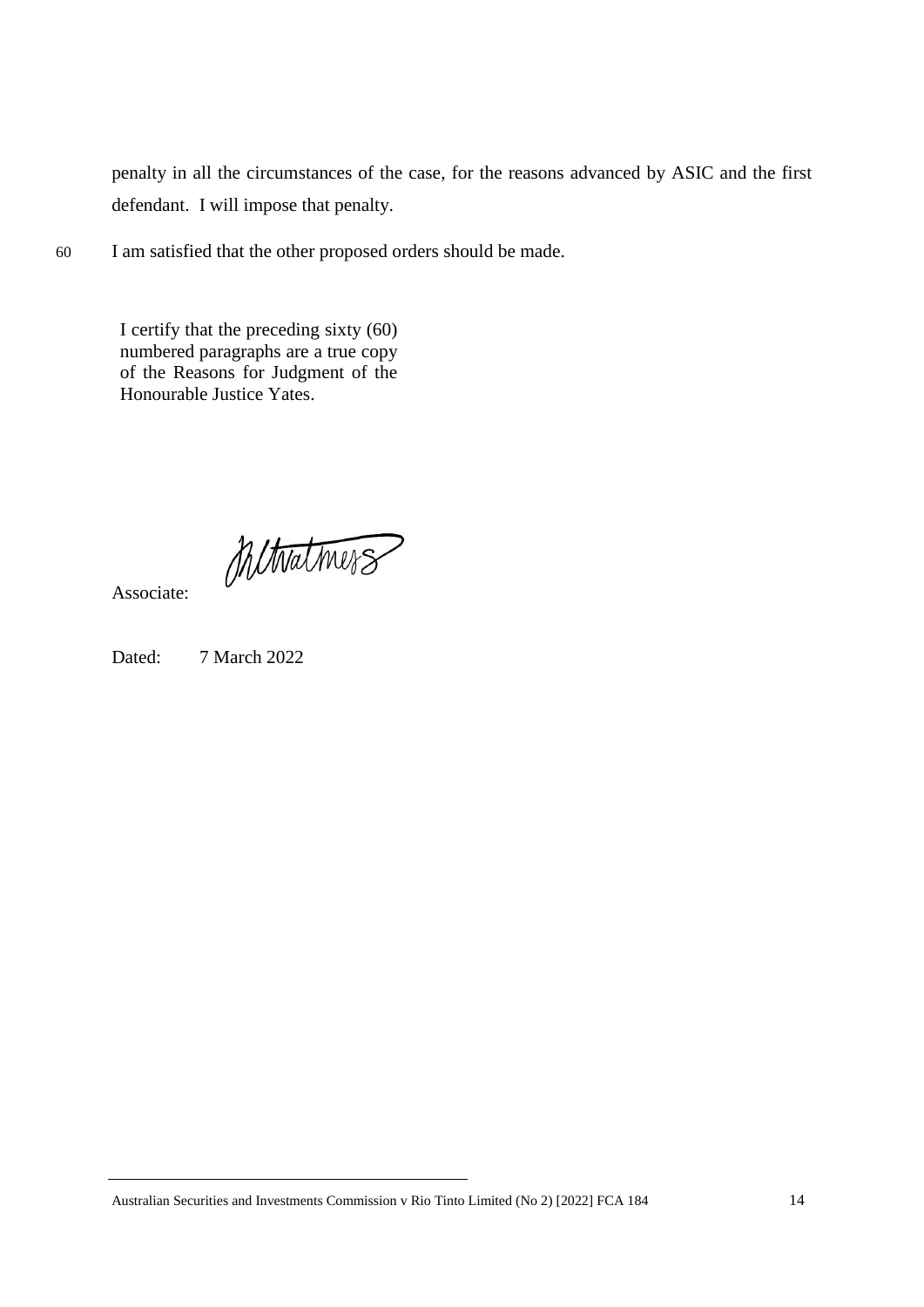#### **SCHEDULE A**

For the purposes of this proceeding only, this Statement of Agreed Facts and Admissions (**Statement**) is made jointly by the Plaintiff (**ASIC**) and the First Defendant (**RTL**), pursuant to section 191 of the *Evidence Act 1995* (Cth).

This Statement is made jointly by ASIC and RTL in support of the settlement consent orders filed with this Statement.

The facts agreed to, and the admissions made, in this Statement are solely for the purpose of this proceeding and do not constitute any admission outside of this proceeding. The Statement itself is not intended for use in any manner outside of this proceeding.

#### **A. Parties**

- 1. The Plaintiff, ASIC, is a body corporate:
	- (a) established by s 7 of the *Australian Securities Commission Act 1989* (Cth);
	- (b) continued by s 261 of the *Australian Securities and Investments Commission Act 2001* (Cth) (**ASIC Act**); and
	- (c) entitled to sue in its corporate name, pursuant to s 8 of the ASIC Act.
- 2. The First Defendant, Rio Tinto Limited (ACN 004 458 404) (**RTL**), at all relevant times:
	- (a) was a corporation registered pursuant to the *Corporations Act 2001* (Cth) (**Corporations Act**) and capable of being sued;
	- (b) was an Australian corporation listed on the financial market known as the "Australian Securities Exchange" (**ASX**) operated by ASX Limited, which is a "prescribed financial market" within the meaning of section 9 of the Corporations Act;
	- (c) had on issue securities that:
		- (i) were traded on the ASX under the designation "RIO";
		- (ii) were "ED securities" within the meaning of section 111AE of the Corporations Act; and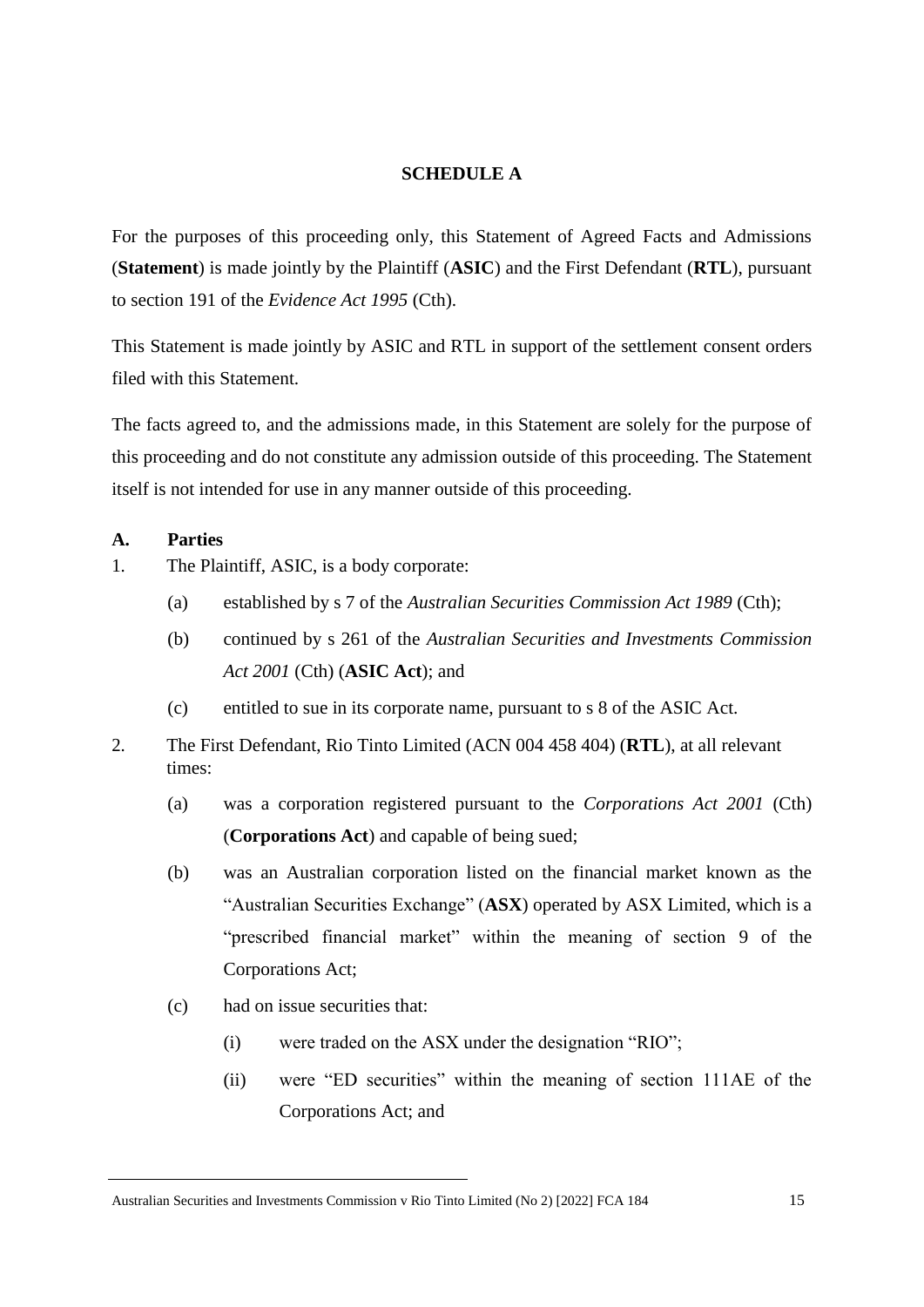- (iii) accordingly, were "quoted ED securities" within the meaning of section 111AM of the Corporations Act;
- (d) was, as the issuer of RTL securities:
	- (i) subject to and bound by the listing rules of the ASX (**ASX Listing Rules**);
	- (ii) a listed disclosing entity within the meaning of section 111AL of the Corporations Act;
	- (iii) subject to the requirements of section 674 of the Corporations Act; and
	- (iv) required by rule 3.1 of the ASX Listing Rules to notify the ASX of information of the type specified therein once RTL was or became aware of such information, for the purpose of the ASX making that information available to participants in the market.
- 3. At all relevant times, RTL operated through a dual listed company structure with Rio Tinto plc, which is listed on the London and New York Stock Exchanges, together the RT Group.

## **B. Acquisition of Riversdale**

- 4. On or about 8 April 2011, Rio Tinto Jersey Holdings 2010 Limited (**RT Jersey**), a subsidiary within the RT Group, acquired a controlling 52.6 per cent interest in the issued share capital of Riversdale Mining Limited (**Riversdale**).
- 5. On or about 7 July 2011, Riversdale was delisted from the ASX following despatch of compulsory acquisition notices by RT Jersey and subsequently RT Group referred to Riversdale's business as Rio Tinto Coal Mozambique (**RTCM**).
- 6. On or about 1 August 2011, RT Jersey completed its acquisition of 100% of the share capital of Riversdale.
- 7. RT Jersey paid cumulative consideration for Riversdale of US\$4.168 billion.
- 8. As at the date of acquisition of Riversdale, RTCM's principal mining and exploration assets, which were all located in Mozambique, were as follows:
	- (a) a 65% shareholding in Riversdale Mozambique Limitada, which owned an asset described as the Benga asset (**Benga asset**);

Australian Securities and Investments Commission v Rio Tinto Limited (No 2) [2022] FCA 184 16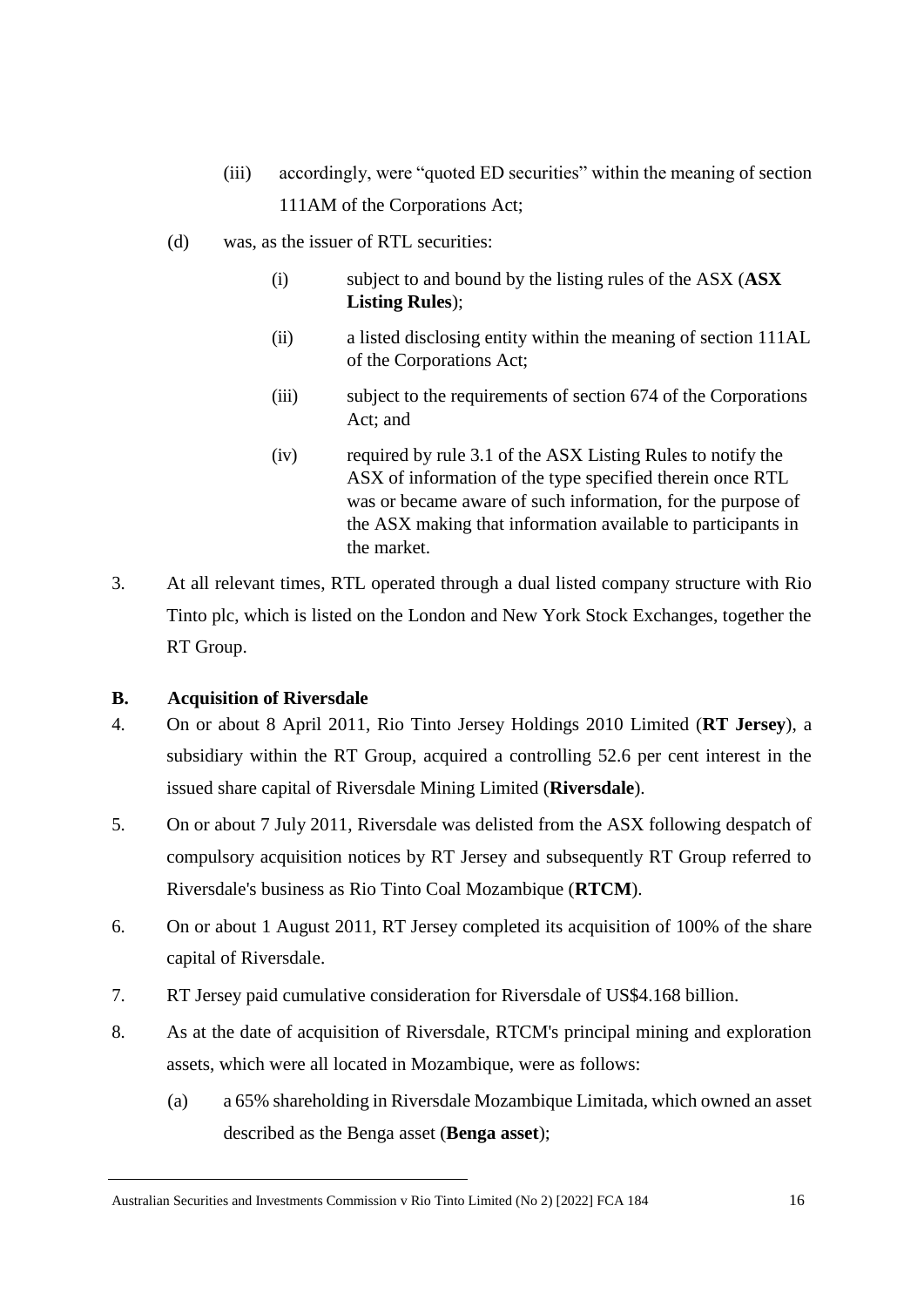- (b) a tenement located adjacent to Benga called Zambeze (licence 946L) (**Zambeze asset**); and
- (c) a tenement located adjacent to Benga called Tete East which comprised *inter alia* exploration licences 945L, 948L, 937L and 935L (**Tete East asset**)

(together, the **RTCM Coal Projects**).

- 9. Adjoining the RTCM Coal Projects were tenements with exploration licences 1173L, 1174L and 834L (**Minjova Tenements**).
- 10. Rio Tinto Mining and Exploration Ltd, a subsidiary of Rio Tinto plc, acquired interests in the Minjova Tenements in December 2011.
- 11. At all relevant times, RTL regarded the Minjova Tenements and the RTCM Coal Projects as one portfolio of mining assets for development planning purposes.
- 12. RTCM was a business unit and was allocated to the Rio Tinto Energy (**RTE**) product group.
- 13. RTE was supported by Technology & Innovation (**T&I**), the central team within the RT Group that was responsible for *inter alia* project development and the evaluation of resource quality and quantity.

## **C. 2011 Annual Report and 2011 Annual Review**

- 14. On or about 16 March 2012, RTL and Rio Tinto plc released their annual report for the year ending 31 December 2011 to the ASX (**2011 Annual Report**).
- 15. The 2011 Annual Report stated *inter alia* that:

"The Moatize basin in Mozambique is home to one of the best undeveloped coking coal resources in the world. Rio Tinto has the largest licence holding in that region and owns Tier 1 resources which are long life, will be cost competitive and will have substantial expansion options. Rio Tinto plans to significantly grow these assets and sees this region providing a development opportunity that is long term and will achieve sustainable growth over a 50-year-plus timeframe. Whilst saleable production will initially be constrained by existing rail and port infrastructure, feasibility studies into infrastructure solutions and mine expansions at Benga and the adjacent Zambeze Project are continuing in 2012."

16. The term "Tier 1" was typically used within the mining industry, including by RTL, to describe large, long-life and low-cost mining operations, in the first (or lowest) quartile of the "cost curve". The cost curve is a measure of the costs incurred by mining companies, relative to each other.

Australian Securities and Investments Commission v Rio Tinto Limited (No 2) [2022] FCA 184 17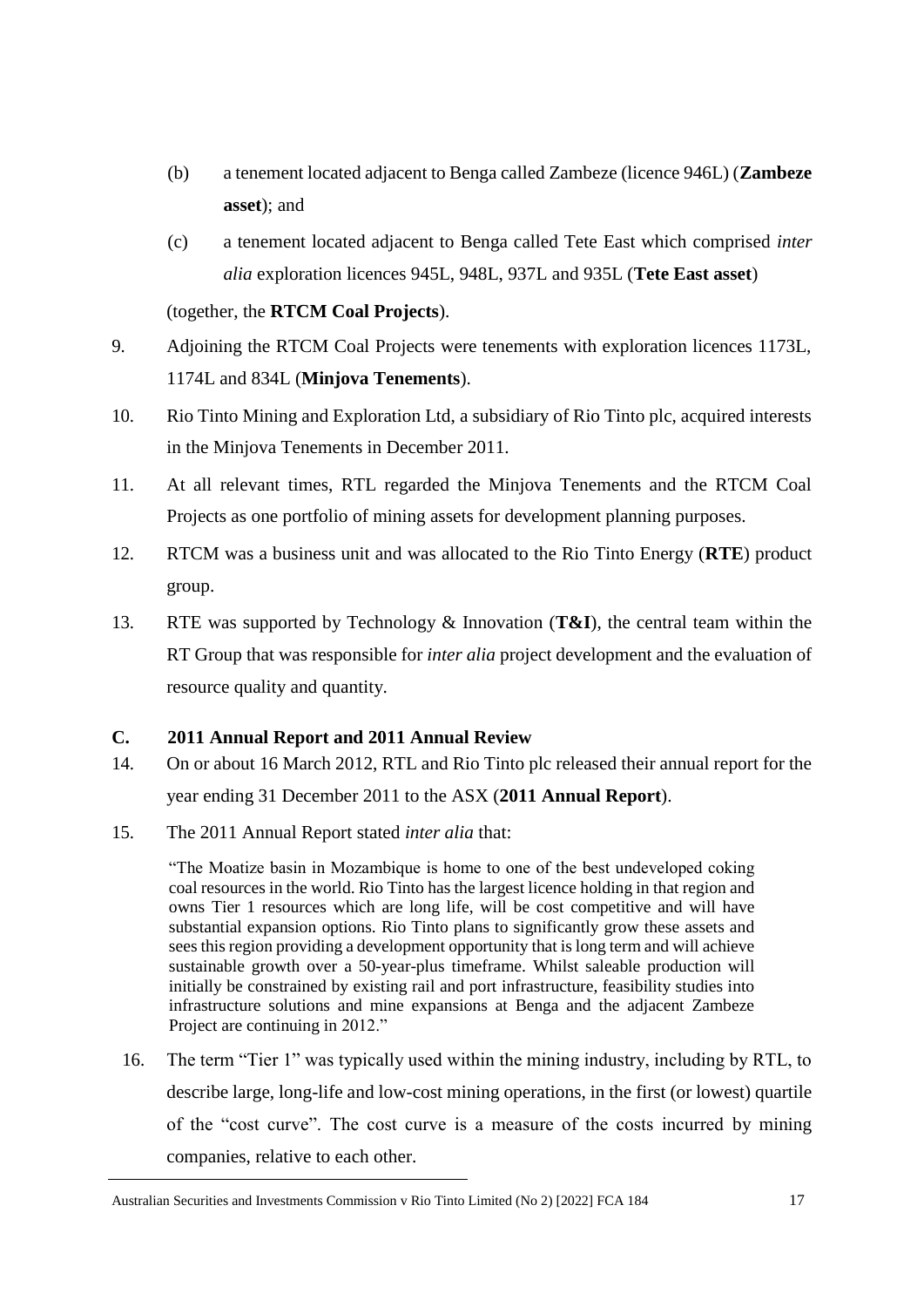- 17. On or about 16 March 2012, RTL and Rio Tinto plc released their annual review for the year ending 31 December 2011 to the ASX (**2011 Annual Review**).
- 18. The 2011 Annual Review stated *inter alia* in respect of the RTCM Coal Projects and the Minjova Tenements that:
	- (a) "We are well placed to capitalise on our leadership position. Our portfolio includes some of the world's best assets – from our world-class iron ore operations in Australia to the huge potential of our growth projects there and in Mongolia, Guinea and Mozambique";
	- (b) "During 2011 we completed the acquisition of Riversdale, which has now been renamed Rio Tinto Coal Mozambique. This provides a substantial Tier 1 coking coal development pipeline in the emerging Moatize Basin";
	- (c) "We continue to grow our world class portfolio of energy assets through the development of the recently acquired Hathor and Riversdale projects and increasing production at existing operations";
	- (d) "Our strategic investment in the highly prospective Moatize Basin in Mozambique gives us access to one of the largest undeveloped coking coal regions in the world and underlines our commitment to Africa";
	- (e) "Through the development of Mozambique's massive coal reserves we can help meet that demand and contribute to the transformation of the country's economy".

## **D. 2012 Half-Year Report**

- 19. In 2012, RTL's financial half-year was the six months ending 30 June 2012 (**2012 Half-Year**).
- 20. On 8 August 2012, RTL signed and lodged with the ASX a report for the 2012 Half-Year which contained the interim financial statements for the 2012 Half-Year (**2012 Half Year Report**).
- 21. The 2012 Half Year Report stated *inter alia* that:
	- (a) RTCM "owns and operates a number of exploration and early development stage projects, specialising in coal opportunities in southern Africa"; and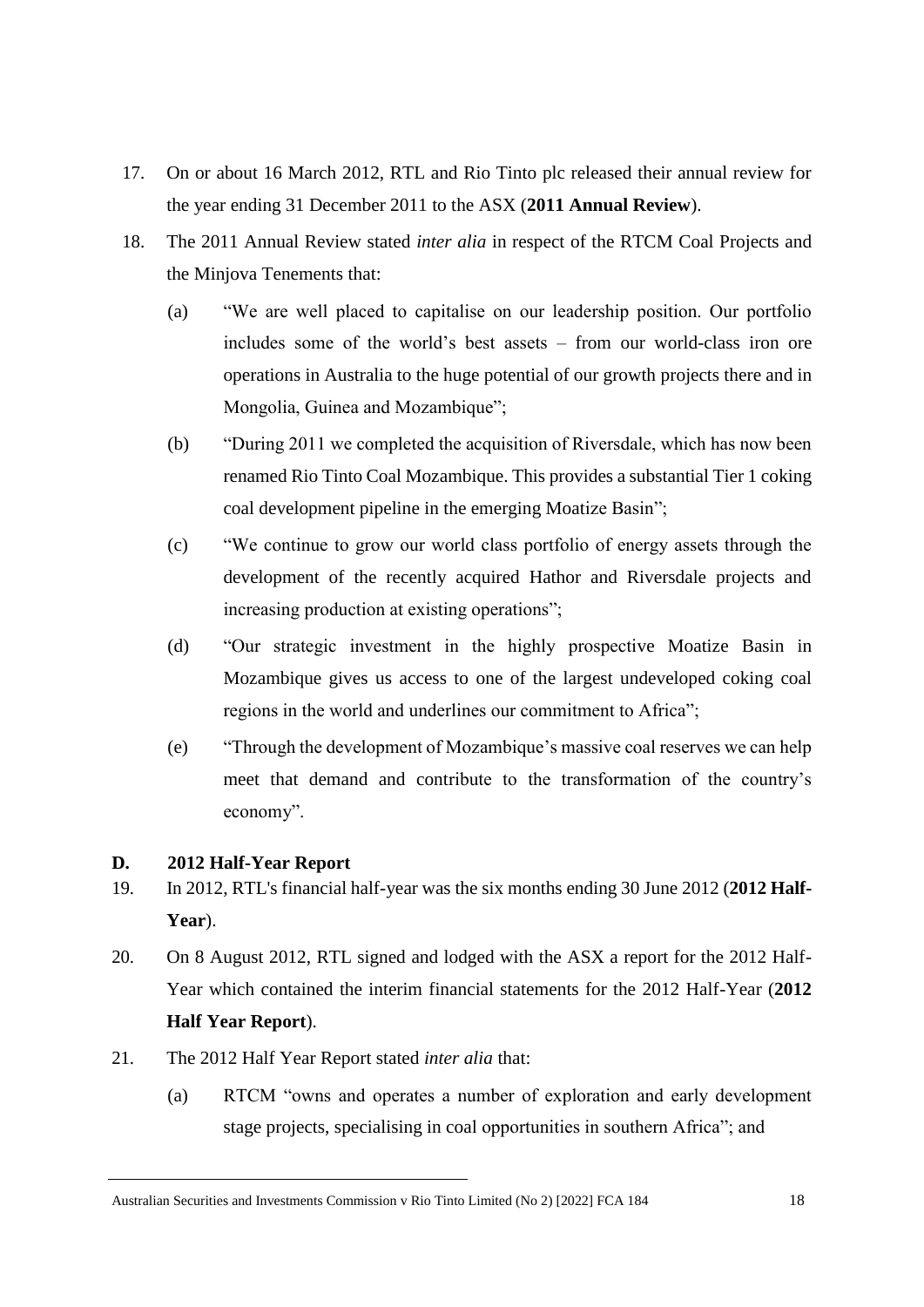- (b) the RTCM Coal Projects "are located contiguously in the Tete and Moatize provinces of Mozambique. RTCM also has several prospective exploration tenements in the region".
- 22. On 8 August 2012, during the presentation to analysts about the release of the 2012 Half Year Report, RTL stated in respect of the RTCM Coal Projects and the Minjova Tenements that:
	- (a) "Meanwhile, we're continuing exploration activity with promising results. Early indications are the exploration potential is far higher than anticipated just a year ago and beyond that of coking coal. Significant additional tonnes may be delivered. However, it is likely it will take longer to develop its infrastructure than previously planned due to the timing approvals and internal constraints on our capital. Discussions continue with the Mozambique government on a range of future infrastructure solutions";
	- (b) "But we have to recognize our strategy and look for the best global resources around the world. … Mozambique for coking coal would be actually putting our hands on the best quality assets in the world";
	- (c) "If you think about the quality of our interest in Escondida or ownership in Kennecott Utah Copper, you think about the emerging quality of what will be the Moatize Basin in terms of the next big coking coal business. … These are all quite good businesses in their own right. And any other mining company would just get their – they'd give their eye teeth for a company or a business of that quality. This is a tremendous group of assets. These are all first tier assets";
	- (d) "in Mozambique we have flagged that we would expect about 400,000 tonnes of production of coking coal. It's been a good quality coking coal that we've been delivering so far this year";
	- (e) "this is truly a world-class basin deposit".
- 23. On 8 August 2012, during another presentation to analysts about the release of the 2012 Half Year Report, RTL stated in respect of the RTCM Coal Projects and the Minjova Tenements that:

Australian Securities and Investments Commission v Rio Tinto Limited (No 2) [2022] FCA 184 19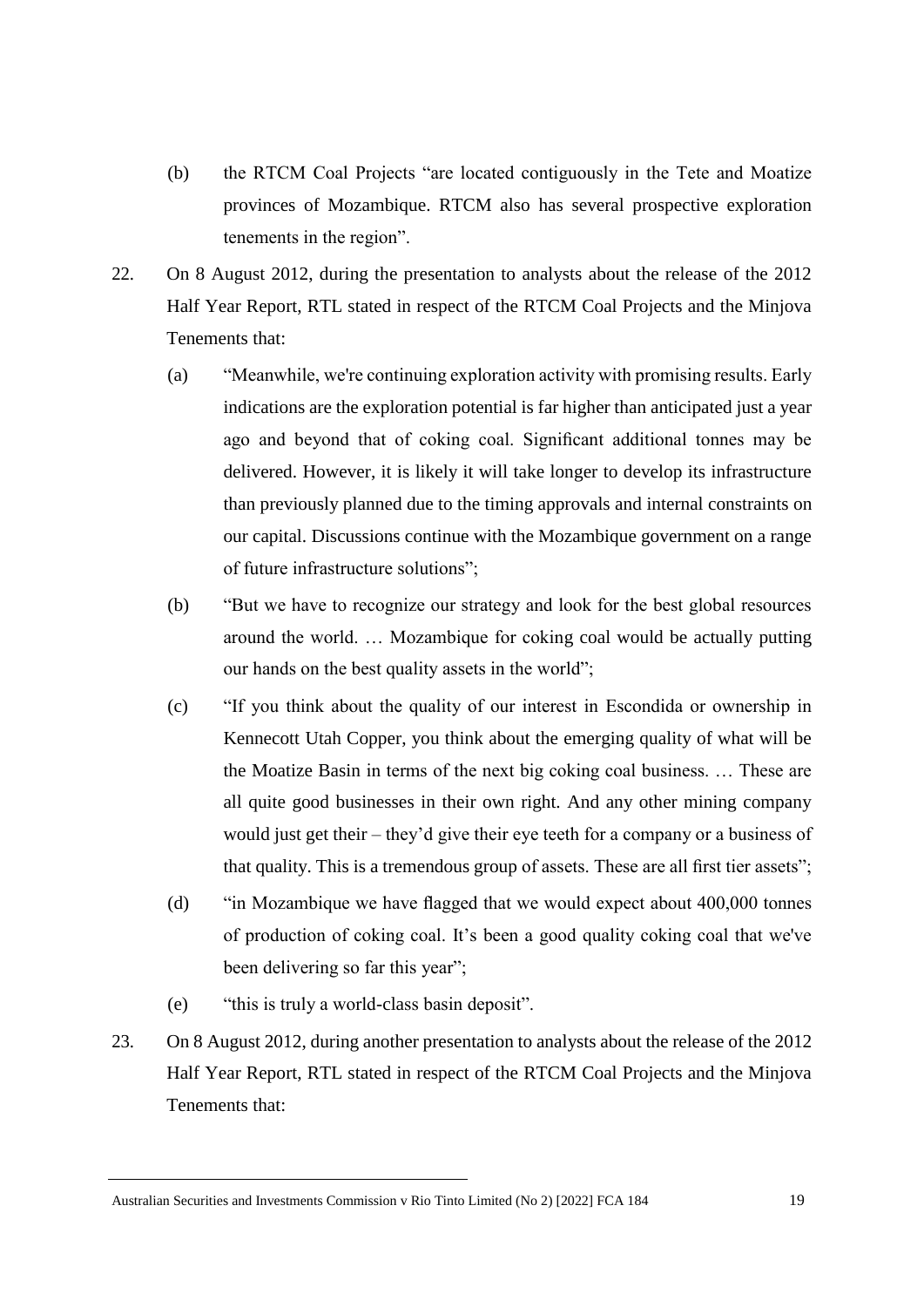- (a) "We have some of the best quality projects in the world and the flexibility to phase investment plans";
- (b) "Benga, Zambeze and the regional area that we've got in the Moatize, if anything, is more prospective than … a year ago as we look at the full range of opportunities, not just in coking coal, in other opportunities in the basin. … it is truly a unique opportunity to have, without a doubt, a first tier world-class basin of high quality, low vol[atility], hard coking coal, which is, I believe, going to be harder and harder to come by in the years to come. … this is a truly valuable asset with a lot of optionality."

#### **E. October 2012 investor presentation**

- 24. On 9 October 2012, during the investor seminar held in London and New York (**9 October 2012 Investor Presentation**):
	- (a) RTL disclosed in presentation slides which were used for the 9 October 2012 Investor Presentation and lodged with the ASX on 10 October 2012, that in respect of the RTCM Coal Projects they were "[h]ighly prospective, tier one coking coal resource with first production mid-2012 and objective of 25Mtpa high quality coking coal by 2020"; and
	- (b) RTL stated in respect of the RTCM Coal Projects and the Minjova Tenements that: "Our focus is on large, long life assets that have options to either expand production or to extend life … If an asset is small, it must have the potential to grow to remain part of our portfolio. Interestingly, we may choose to start a greenfield development small in order to start generating income before progressively investing in growth. This is the approach taken now by several of our coal assets in Mozambique, where we've started to produce on a modest scale, but [have] a substantial resource position and multiple growth options available to us."

#### **F. November 2012 investor presentation**

25. On 29 November 2012, during a presentation given at the RTL investor seminar held in Sydney (**29 November 2012 Investor Presentation**), it was stated that there was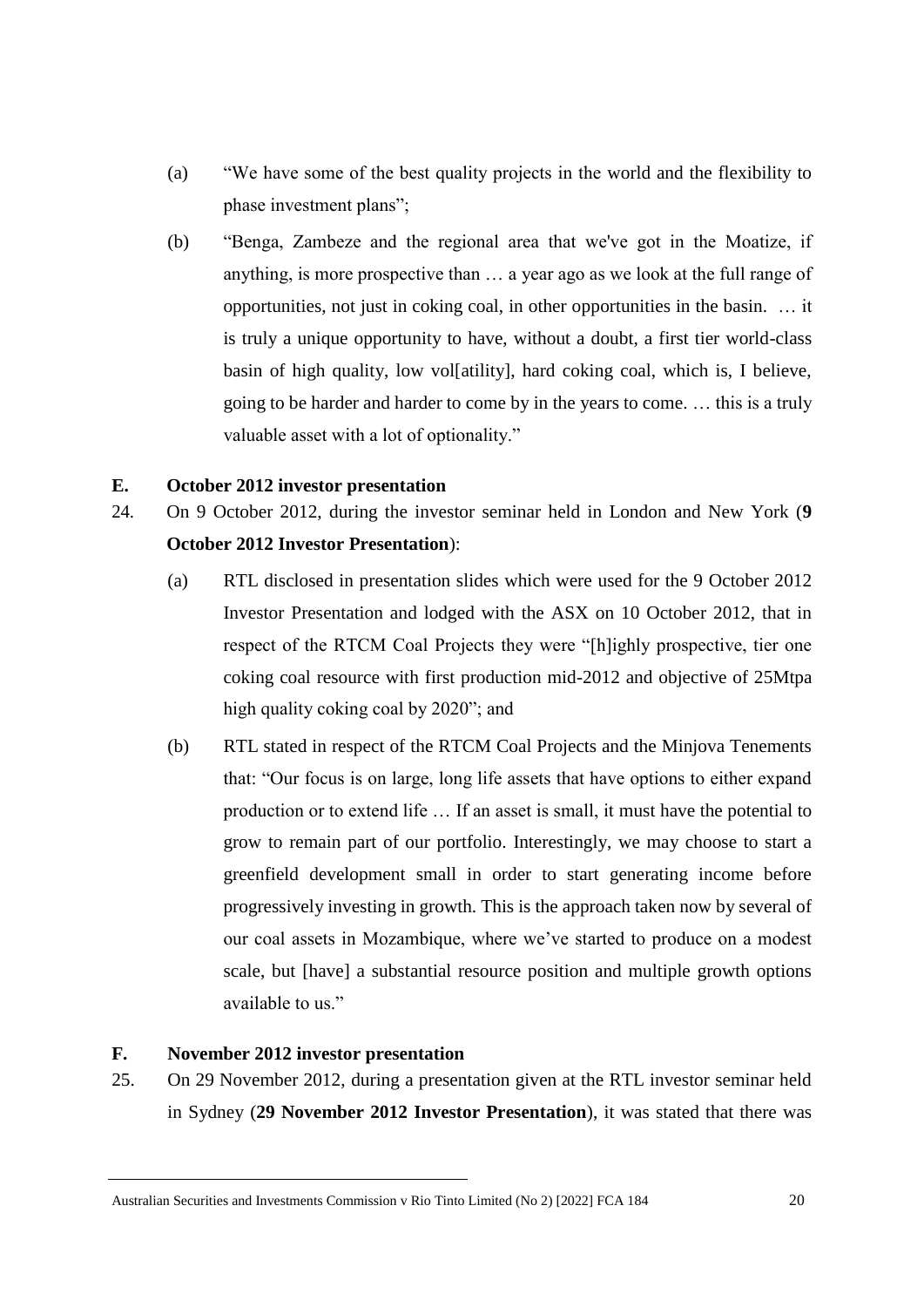significant exploration activity in the Moatize Basin and RTL continued to view the Moatize Basin as a long-term opportunity with the potential to grow beyond 25mtpa.

## **G. Orebody Representations**

- 26. By the 2012 Half Year Report, the presentations at the investor seminars on 8 August 2012 referred to in paragraphs 22 and 23 above, the 9 October 2012 Investor Presentation and the 29 November 2012 Investor Presentation, between 8 August 2012 and 17 January 2013, RTL made public representations that:
	- (a) RTL's coal projects in the Moatize Basin were highly prospective; and
	- (b) through the RTCM Coal Projects and the Minjova Tenements, there was an opportunity to grow and develop a world class basin of high quality coking coal; and
	- (c) the RTCM Coal Projects and the Minjova Tenements were long-life, Tier 1 coking coal resources,

#### (the **Orebody Representations**).

#### **H. Orebody Report**

- 27. On 21 December 2012, a report prepared by T&I, setting out the findings and conclusions of a December 2012 orebody review, was made available to executive officers of RTL, including the Chief Executive Officer and Chief Financial Officer (**Orebody Report**).
- 28. The Orebody Report concluded that, based on qualitatively new test results just received concerning coal quantity and quality, the exploration and development potential of the RTCM Coal Projects and the Minjova Tenements was not as RTL had indicated in the Orebody Representations, in that the Orebody Report stated *inter alia* that:
	- (a) "recent drilling results" about coal quality, together with regional and local geological knowledge, "now provide a reasonably robust estimate of ultimate mineable coal and product potential";
	- (b) "Potential for economic coal extraction appears limited to the coking coal region around the Moatize/Benga center, including part of the Zambeze lease to the northwest and part of the Tete East 945L lease to the southe[a]st. The three potential mining areas cover a combined strike length of approximately 25km.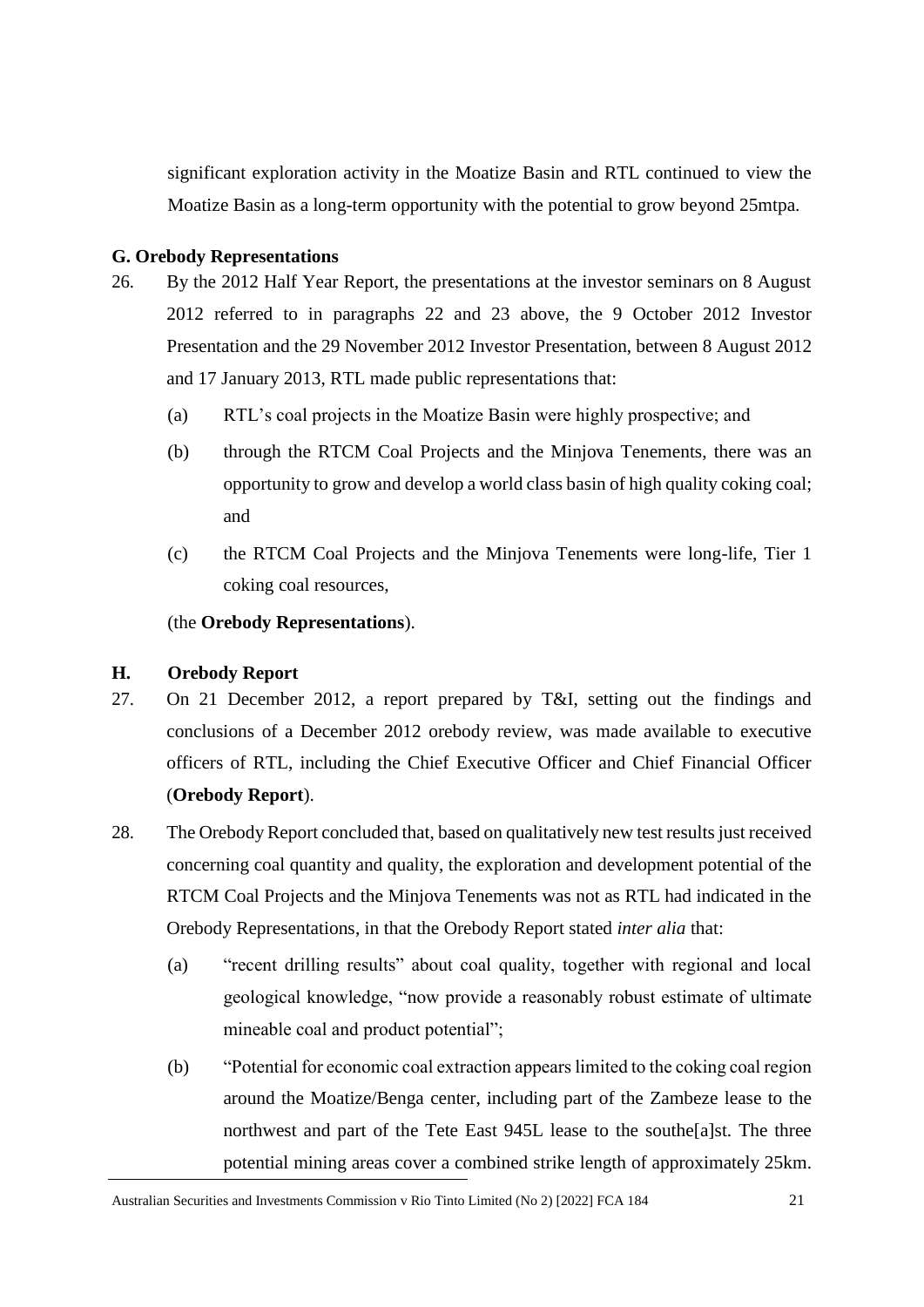To the southwest, major structures downthrow the coal measures to uneconomic depths. To the east, coal rank and product quality deteriorate and intrusives become increasingly dominant.";

- (c) "Faulting is ubiquitous (Figure 4). There are frequent major faults with offsets of several hundred meters which will limit continuous mining areas to blocks of a few square kilometers. In general, a series of major ~E-W faults successively downthrows coal to the south with increasing distance from the basement, initially bringing upper seams closer to the surface, then sending the whole seam package beyond economic depths. A second series of ~NE-SW faults displaces the sediments again, forming a series of up- and downthrown blocks along the strike of the basin.";
- (d) "At Benga the B seam is lower yielding overall and has a lower coking proportion than the C seam, and the interburden thickness is 50-70 meters. It is expected that the B seam will ultimately be excluded from the mine design on economic grounds, though a final decision will only be made in 2013. The B seam coal totals 84Mt ROM, containing an estimated 12Mt coking and 13Mt thermal products, and its removal from the schedule would leave 260Mt of ROM coal containing an estimated 69Mt coking (27% yield) and 36Mt thermal (14% yield) products, totaling 105Mt (40%). These figures represent the Benga base case …";
- (e) "The Benga Mining Concession is now well-drilled (Figure 5) and geology and structures are well-understood. Surface mineable coal is constrained by the lease boundary and by major faults, and upside is therefore very limited.";
- (f) "The Zambeze lease is well-drilled (Figure 6). The likely economic limits of mining are largely defined by basement outcrop and major structures, and upside potential is limited. Pit limits to the west are economic in nature and may change with pricing.";
- (g) "Some 13 drill holes (8 fully cored) have been completed on 948L to date (Figure 9). Banded coals comprising upper seams (W - K) occur near surface in upthrown fault blocks in the western portion of the lease and at depth in the east. Geophysical logs provide coal densities generally greater than 1.8tm-3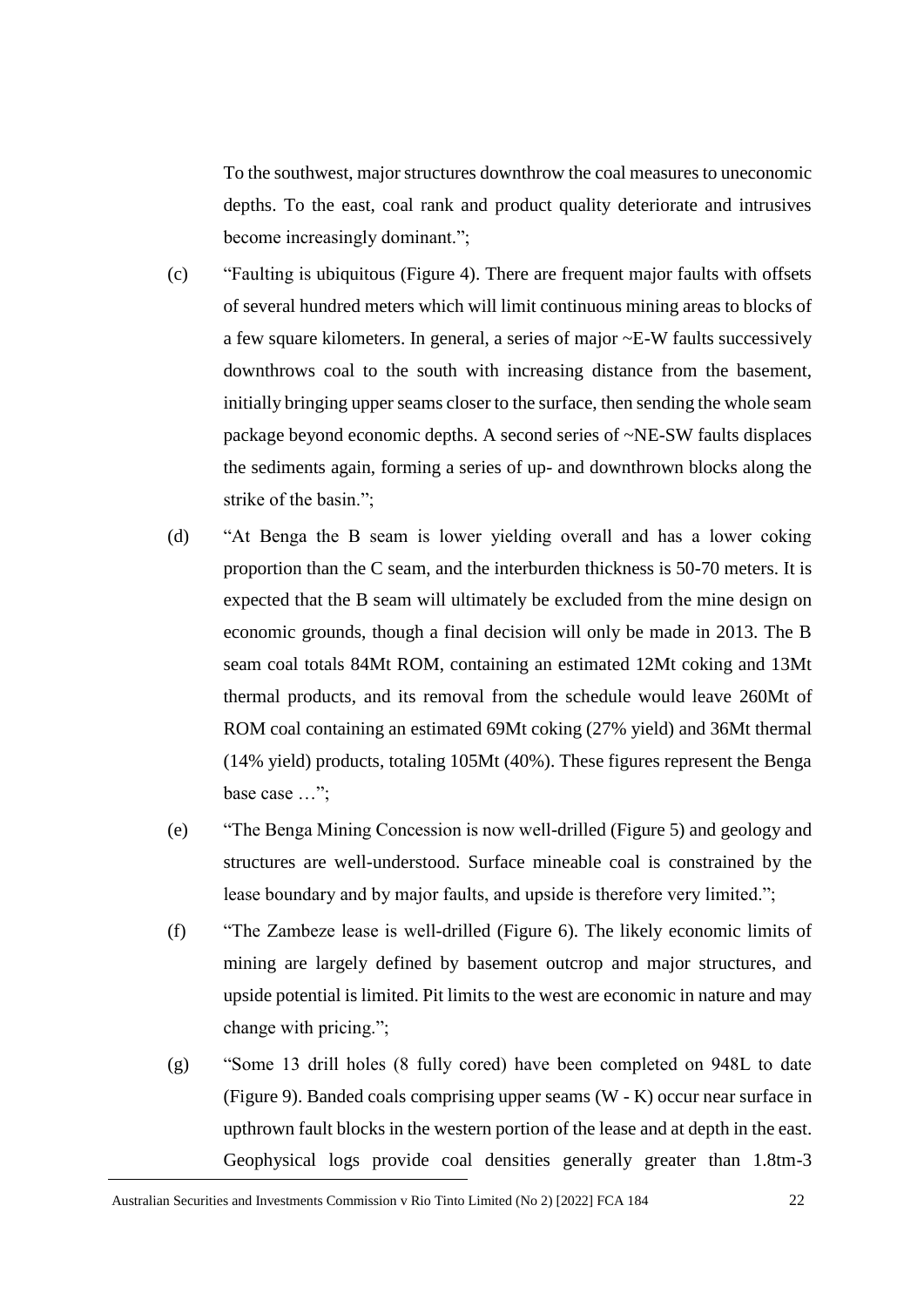corresponding with an ash content exceeding 40%. The well- established regional rank trend demonstrates potential for thermal coal only at open cut mining depths. The lease is consequently considered to have limited prospectivity. The westernmost limit of igneous intrusions affecting coal in the eastern Tete region leases occurs near the center of 948L.";

- (h) "The 937L lease is isolated, and to the North of 948 (also Figure 9). Drilling has delineated a small (1.6km x 1.0km) area of highly banded, high-ash upper seam coal of generally similar rank to coal present in 948L. A steep coal rank gradient, attributed to localized heating of coal by intrusions, is evident in the lease area. Coal within the lease is not considered prospective.";
- (i) "The 935L lease (Figure 10) adjoins Minjova, and geology and coal occurrences share similar features, including the effects of intrusions. Drilling in 2012 identified a small satellite coal deposit (~50Mt). An additional target exists at the south west corner of the lease which may continue on to 948L. The potential tonnage is small and coal will be thermal only.";
- (j) "the low margin thermal product and complicated nature of the Minjova resource means it is unlikely to be economic once capital is considered";
- (k) "the estimated resources on the Tete East (except 945) and Minjova leases are not expected to translate into economic reserves"; and
- (l) "the Benga, Zambeze and Tete East 945 Resources in excess of the suggested mineable reserves would require different economic and physical conditions for mining to become economic".
- 29. Based on the Orebody Representations and the information in the Orebody Report, from 21 December 2012, RTL was aware that:
	- (a) there was a reduction in expected recoverable and mineable volumes of coking coal, or reduced degree of confidence in the potential economic extraction of the coal deposits, in respect of the RTCM Coal Projects and the Minjova Tenements; and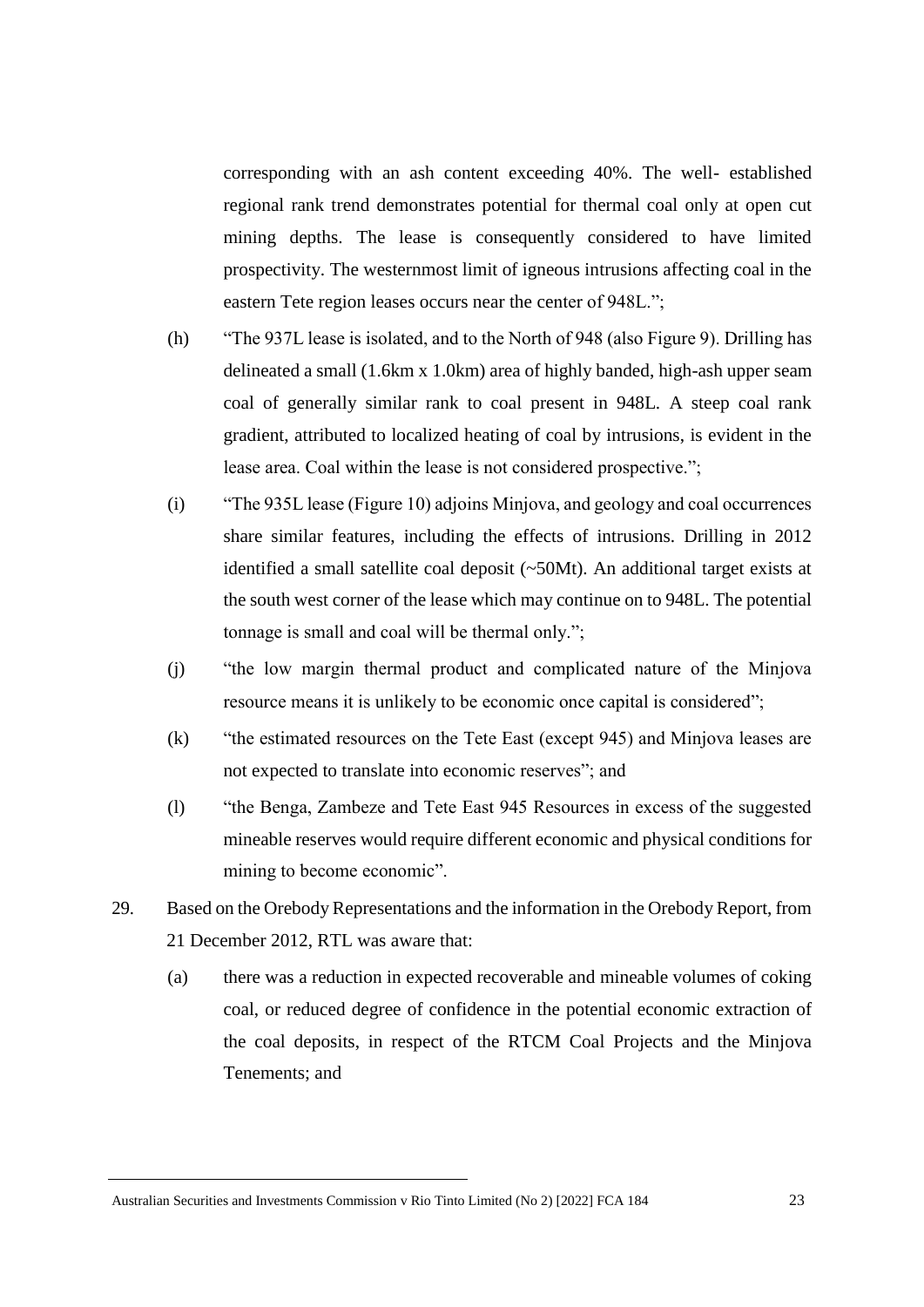(b) the quality and quantity of the coal resources in respect of the RTCM Coal Projects and the Minjova Tenements were not what had previously been expected,

such that:

- (c) RTL's coal projects in the Moatize Basin were not highly prospective;
- (d) the RTCM Coal Projects and the Minjova Tenements did not provide an opportunity to grow and develop a world class basin of high quality coking coal; and
- (e) the RTCM Coal Projects and the Minjova Tenements were no longer economically viable as long-life, large-scale, Tier 1 coking coal resources.

(together, the **Orebody Information**).

30. Between 21 December 2012 and 17 January 2013, RTL carefully assessed the implications of the Orebody Information, and on 17 January 2013, RTL made an announcement to the ASX which included, among other things, the substance of the Orebody Information.

## **I. Contravention of section 674(2) of the Corporations Act**

- 31. The Orebody Information was not generally available within the meaning of s 676 of the Corporations Act and for the purpose of s  $674(2)(c)(i)$  of the Corporations Act.
- 32. The Orebody Information was information that a reasonable person would have expected, if it had been generally available, to have had a material effect on the price or value of RTL's securities, within the meaning of s 677 of the Corporations Act and for the purpose of s  $674(2)(c)(ii)$  of the Corporations Act.
- 33. In the period between 21 December 2012 and 17 January 2013, RTL was obliged by Rule 3.1 of the ASX Listing Rules and s 674(2) of the Corporations Act to notify the ASX of the Orebody Information.
- 34. In the period between 21 December 2012 and 17 January 2013, RTL did not notify the ASX of the Orebody Information.
- 35. RTL admits that it contravened s 674(2) of the Corporations Act on one occasion on and from 21 December 2012 continuing until 17 January 2013, in failing to notify the ASX of the Orebody Information (**the Contravention**).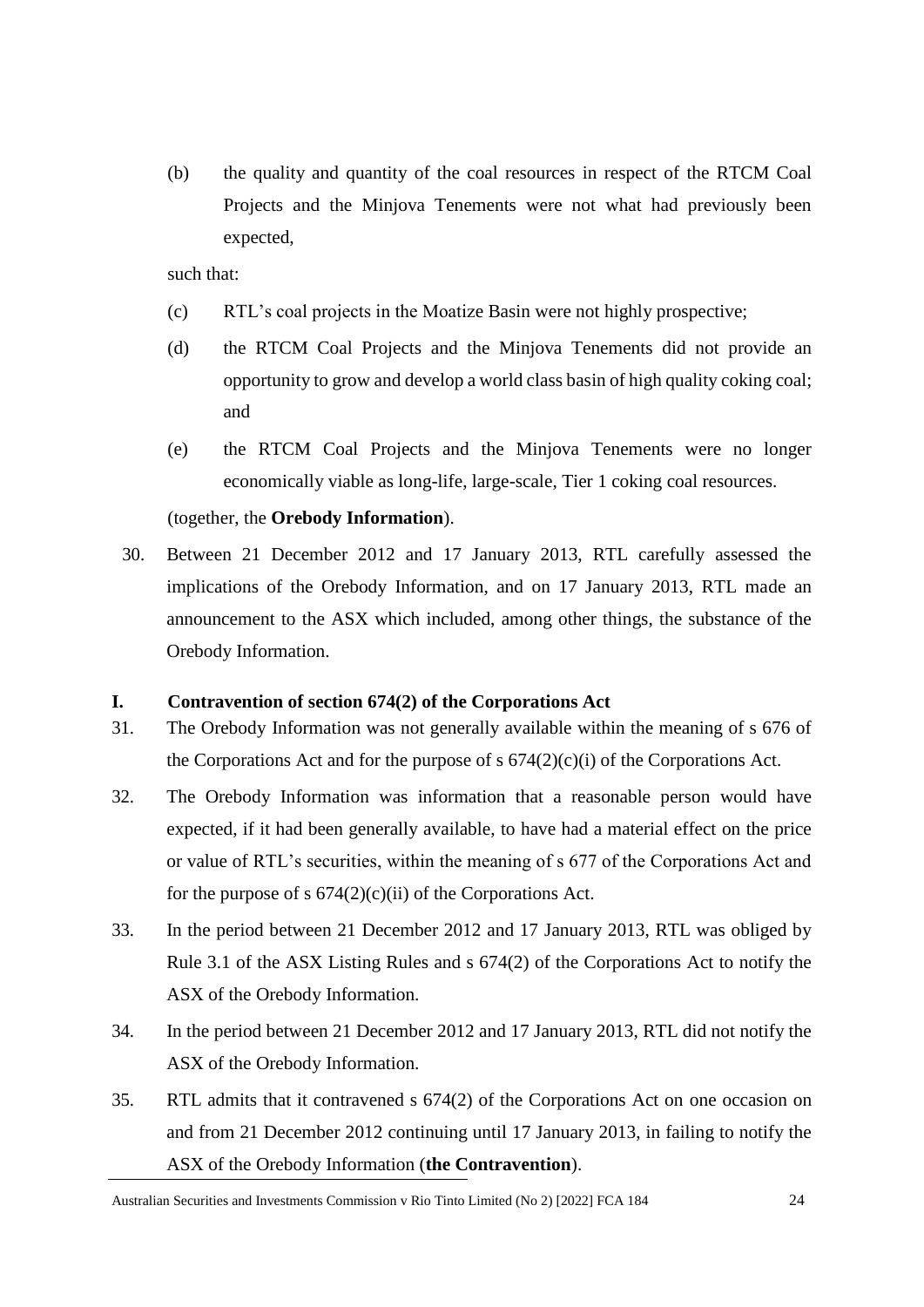#### **J. Other agreed facts relevant to relief sought**

- 36. It is no part of this Statement that:
	- (a) the 2011 Annual Report, the 2011 Annual Review, the 2012 Half Year Report, the presentations at the investor seminars on 8 August 2012 referred to in paragraphs 22 and 23 above, the 9 October 2012 Investor Presentation and the 29 November 2012 Investor Presentation were misleading or inaccurate prior to 21 December 2012;
	- (b) RTL or any officer or employee of RTL:
		- (i) knowingly, wilfully, fraudulently or dishonestly contravened any legal obligation under statute or under the general law;
		- (ii) was reckless in complying with any legal obligation under statute (including the Corporations Act) or under the general law;
		- (iii) failed to exercise due care and skill in complying with any legal obligation under statute (including the Corporations Act) or under the general law; or
		- (iv) was involved (within the meaning of s 79 of the Corporations Act) in a contravention of any legal obligation or was otherwise accessorially liable under the general law for a contravention of any legal obligation.
- 37. The contravention of s 674(2) of the Corporations Act referred to in paragraph 35 above is serious within the meaning of s  $1317G(1A)(c)(iii)$  of the Corporations Act (in force at the relevant time).

## *Discoverable upon inquiry by a third party*

- 38. The Orebody Information, in addition to not being generally available, was not discoverable by anyone outside RTL.
- 39. During the period 21 December 2012 to 17 January 2013, approximately 31.06 million shares in Rio Tinto Limited during ordinary trading were traded on the ASX, with a total value of approximately AU\$2.063 billion, as set out in the table below: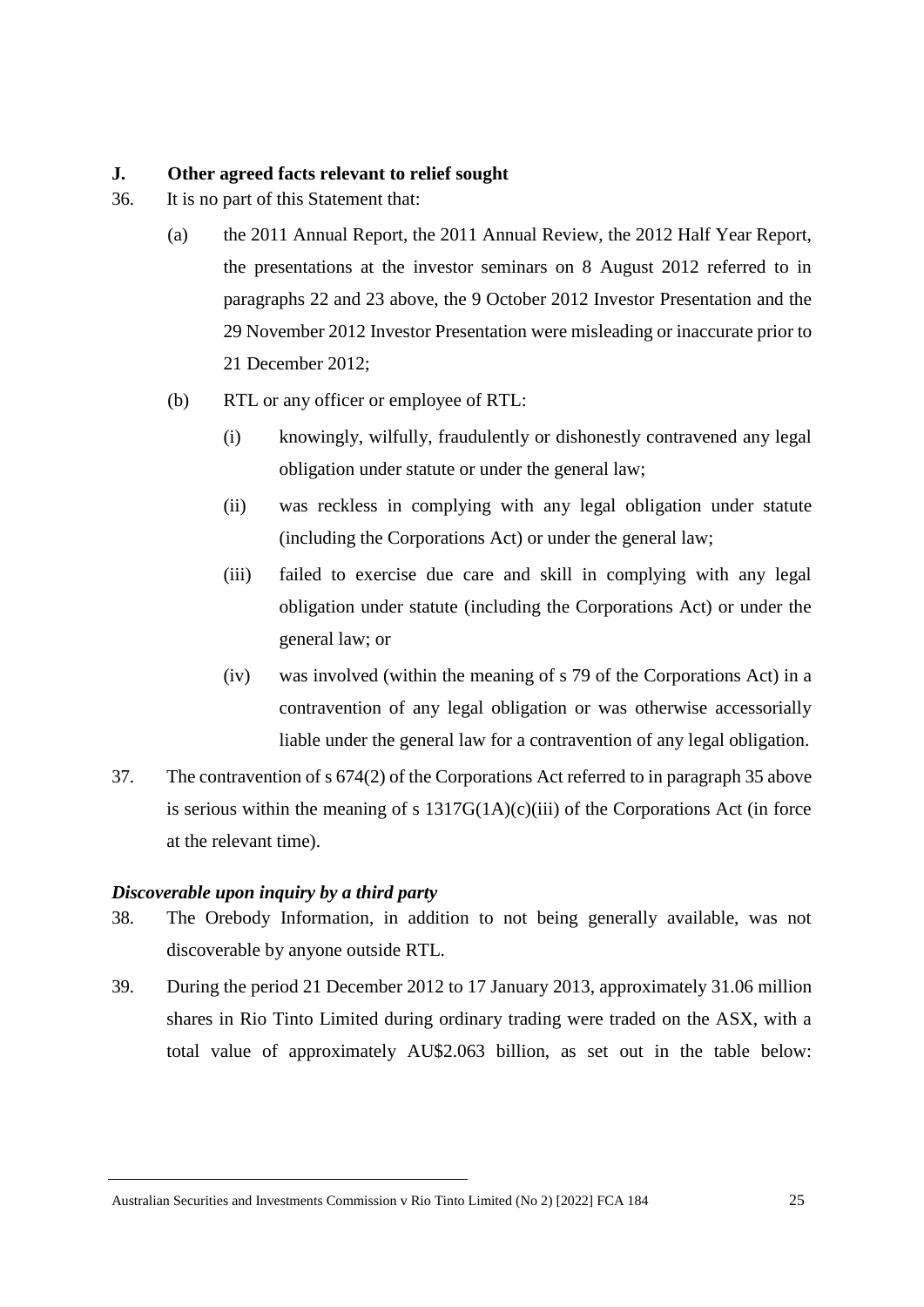| Rio Tinto Limited (ASX:RIO) trading data* |       |       |       |       |           |             |                                      |  |  |
|-------------------------------------------|-------|-------|-------|-------|-----------|-------------|--------------------------------------|--|--|
| Date                                      | Open  | Close | High  | Low   | Volume    | <b>VWAP</b> | Value<br>(volume x<br>VWAP)<br>\$m\$ |  |  |
| 21/12/2012                                | 65.22 | 64.74 | 66.21 | 64.11 | 2,391,270 | 64.91       | 155.23 m                             |  |  |
| 24/12/2012                                | 65    | 64.84 | 65.25 | 64.74 | 366,989   | 64.95       | 23.83 m                              |  |  |
| 27/12/2012                                | 65.09 | 65.45 | 65.65 | 65.09 | 634,369   | 65.43       | 41.51 m                              |  |  |
| 28/12/2012                                | 65.89 | 66.53 | 66.68 | 65.81 | 1,281,671 | 66.45       | 85.17 m                              |  |  |
| 31/12/2012                                | 66.15 | 66.01 | 66.2  | 65.74 | 660,130   | 66.00       | 43.57 m                              |  |  |
| 2/01/2013                                 | 67    | 67.62 | 67.8  | 66.57 | 1,668,548 | 67.26       | 112.22 m                             |  |  |
| 3/01/2013                                 | 68.16 | 69.25 | 69.34 | 68.13 | 2,219,500 | 68.91       | 152.94 m                             |  |  |
| 4/01/2013                                 | 68.04 | 68.55 | 68.72 | 67.6  | 2,090,819 | 68.27       | 142.74 m                             |  |  |
| 7/01/2013                                 | 68.51 | 67.4  | 68.64 | 67.4  | 2,639,188 | 67.80       | 178.94 m                             |  |  |
| 8/01/2013                                 | 67.52 | 66.6  | 67.52 | 66.2  | 2,490,236 | 66.66       | 165.99 m                             |  |  |
| 9/01/2013                                 | 66.53 | 66.81 | 66.92 | 66.28 | 1,544,427 | 66.70       | 103.02 m                             |  |  |
| 10/01/2013                                | 66.9  | 67.1  | 67.31 | 66.26 | 1,737,828 | 66.92       | 116.30 m                             |  |  |
| 11/01/2013                                | 67    | 65.8  | 67.03 | 65.63 | 2,432,480 | 66.04       | 160.64 m                             |  |  |
| 14/01/2013                                | 65.74 | 65.99 | 65.99 | 65.04 | 1,559,799 | 65.62       | 102.35 m                             |  |  |
| 15/01/2013                                | 65.66 | 65.9  | 66.08 | 65.33 | 1,897,876 | 65.68       | 124.66 m                             |  |  |
| 16/01/2013                                | 65.9  | 65.55 | 65.91 | 65.21 | 1,987,131 | 65.50       | 130.15 m                             |  |  |
| 17/01/2013                                | 64.78 | 64.6  | 65.56 | 64.45 | 3,457,861 | 64.85       | 224.24 m                             |  |  |

\*VWAP means Volume-Weighted Average Price. These figures are calculated from reported information regarding trading on ASX.

#### *Deliberateness or otherwise of the contravention*

40. The Contravention was not deliberate, reckless and did not arise out of a failure to exercise due care and skill. During the period 21 December 2012 to 17 January 2013, RTL assessed the implications of the Orebody Information for RTCM (consisting of a review of the value of the RTCM Coal projects and a reassessment of the business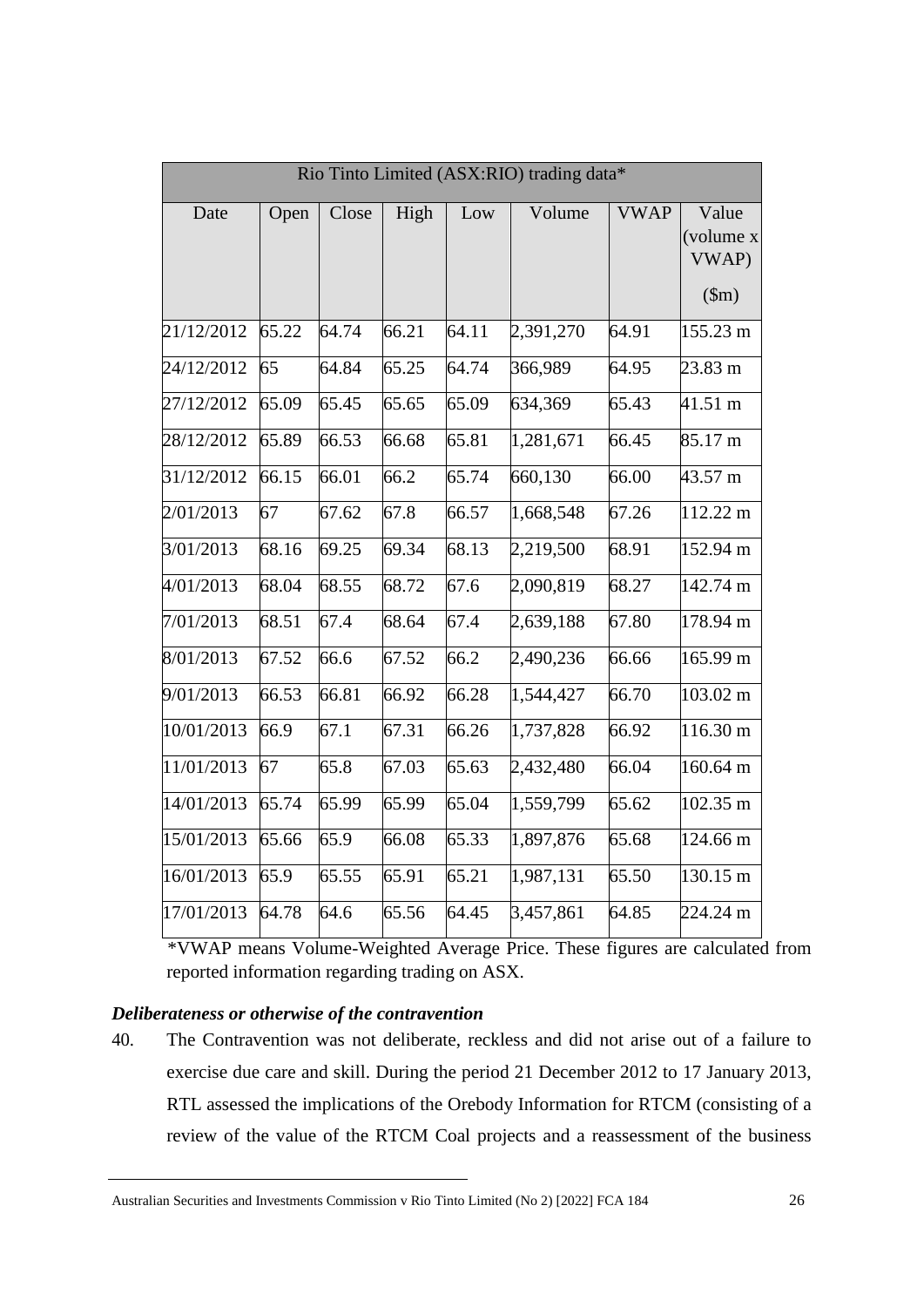direction of the RTCM Coal Projects). In doing so, however, RTL did not appreciate that it was necessary to notify the Orebody Information to the ASX from 21 December 2012 to 17 January 2013.

#### *Compliance systems at the time of the contravention*

- 41. During the reporting periods relevant to the proceedings RTL had in place processes designed to ensure compliance with the continuous disclosure obligations in the Corporations Act. The RT Group had implemented continuous disclosure standards overseen by a Continuous Disclosure Committee (an independent management committee) and forming part of the RT Group's corporate governance standards. The Committee was responsible for determining whether information relating to Rio Tinto may require disclosure to the markets under the continuous disclosure requirements in the jurisdictions in which Rio Tinto is listed. The RT Group's standards required RTL to make immediate disclosure to the listing authorities of any information that a reasonable person would expect to have a material effect on the price or value of RTL's securities in accordance with their rules.
- 42. During the period 21 December 2012 to 17 January 2013, application of the foregoing processes in RTL's careful consideration of the Orebody Information did not cause RTL to appreciate the immediate need to notify the ASX of the Orebody Information from 21 December 2012.

#### *Relevant executive officers no longer involved in RTL*

43. The executive officers who received the Orebody Report are no longer employed or otherwise involved with RTL.

#### *Size of RTL*

- 44. RTL:
	- (a) is (and at all material times was) one of the largest mining and metals companies listed on the ASX and one of the world's largest mining companies;
	- (b) has (and at all material times had) a market capitalisation among the largest 20 companies listed on the ASX; and
	- (c) conducts (and at all material times conducted) mining operations in 35 countries.